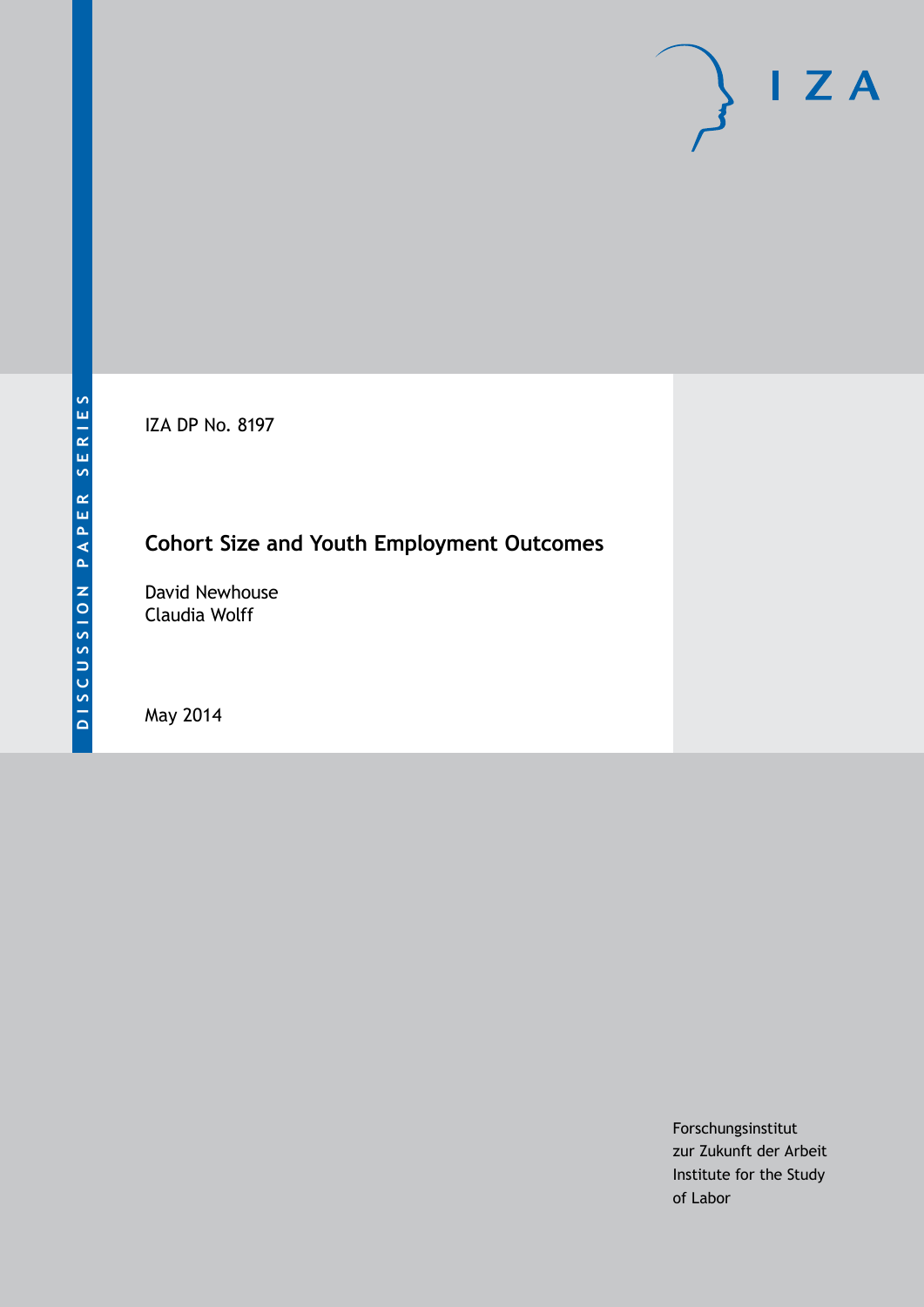# **Cohort Size and Youth Employment Outcomes**

### **David Newhouse**

*World Bank and IZA*

### **Claudia Wolff**

*World Bank and Stockholm School of Economics*

Discussion Paper No. 8197 May 2014

IZA

P.O. Box 7240 53072 Bonn Germany

Phone: +49-228-3894-0 Fax: +49-228-3894-180 E-mail: [iza@iza.org](mailto:iza@iza.org)

Any opinions expressed here are those of the author(s) and not those of IZA. Research published in this series may include views on policy, but the institute itself takes no institutional policy positions. The IZA research network is committed to the IZA Guiding Principles of Research Integrity.

The Institute for the Study of Labor (IZA) in Bonn is a local and virtual international research center and a place of communication between science, politics and business. IZA is an independent nonprofit organization supported by Deutsche Post Foundation. The center is associated with the University of Bonn and offers a stimulating research environment through its international network, workshops and conferences, data service, project support, research visits and doctoral program. IZA engages in (i) original and internationally competitive research in all fields of labor economics, (ii) development of policy concepts, and (iii) dissemination of research results and concepts to the interested public.

<span id="page-1-0"></span>IZA Discussion Papers often represent preliminary work and are circulated to encourage discussion. Citation of such a paper should account for its provisional character. A revised version may be available directly from the author.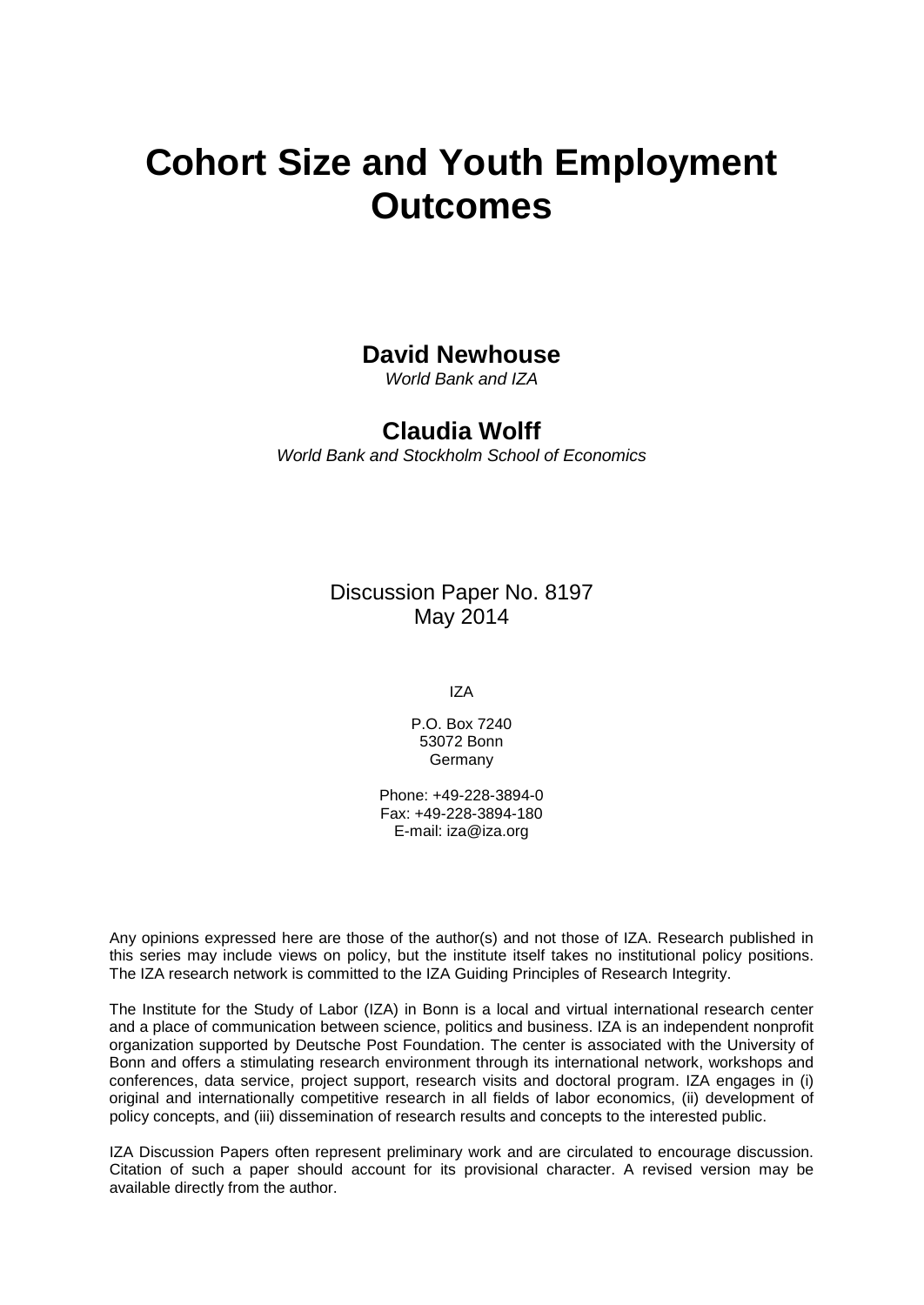IZA Discussion Paper No. 8197 May 2014

# **ABSTRACT**

# **Cohort Size and Youth Employment Outcomes[\\*](#page-1-0)**

This paper utilizes a cross-country panel of 83 developing countries to examine how changes in cohort size are correlated with subsequent employment outcomes for workers at different ages. The results depend on countries' level of development. In low-income countries, young adults that are born into smaller cohorts are less likely to work, but school attendance remains unchanged. In middle-income countries, young adults in smaller cohorts are less likely to be unemployed and more likely to work outside of agriculture. Neither pattern can be discerned among older adults, although the estimates are imprecise. In sum, reductions in cohort size are associated with moderate improvements in employment outcomes for youth in middle-income countries, but there is scant evidence that these improvements persist into adulthood.

JEL Classification: O10, J11, J21

Keywords: youth employment, cohort size, demographics, population

Corresponding author:

David Newhouse World Bank Social Protection and Labor 1818 H Street NW Washington, DC 20433 USA E-mail: [dnewhouse@worldbank.org](mailto:dnewhouse@worldbank.org)

We would like to thank David Canning for guidance, and Arup Banerii, Sangeeta Raja, and David Robalino for their support, for related work on cohort size and labor market outcomes in Africa. We are grateful to Kathleen Beegle, John Giles, Juanna Jönsen, Erik Lindqvist and Cem Mete for helpful comments, and to Claudio Montenegro for providing access to the International Income Distribution Database. Part of the study was funded by the generous contribution of the Bank-Netherlands Partnership Program (BNPP).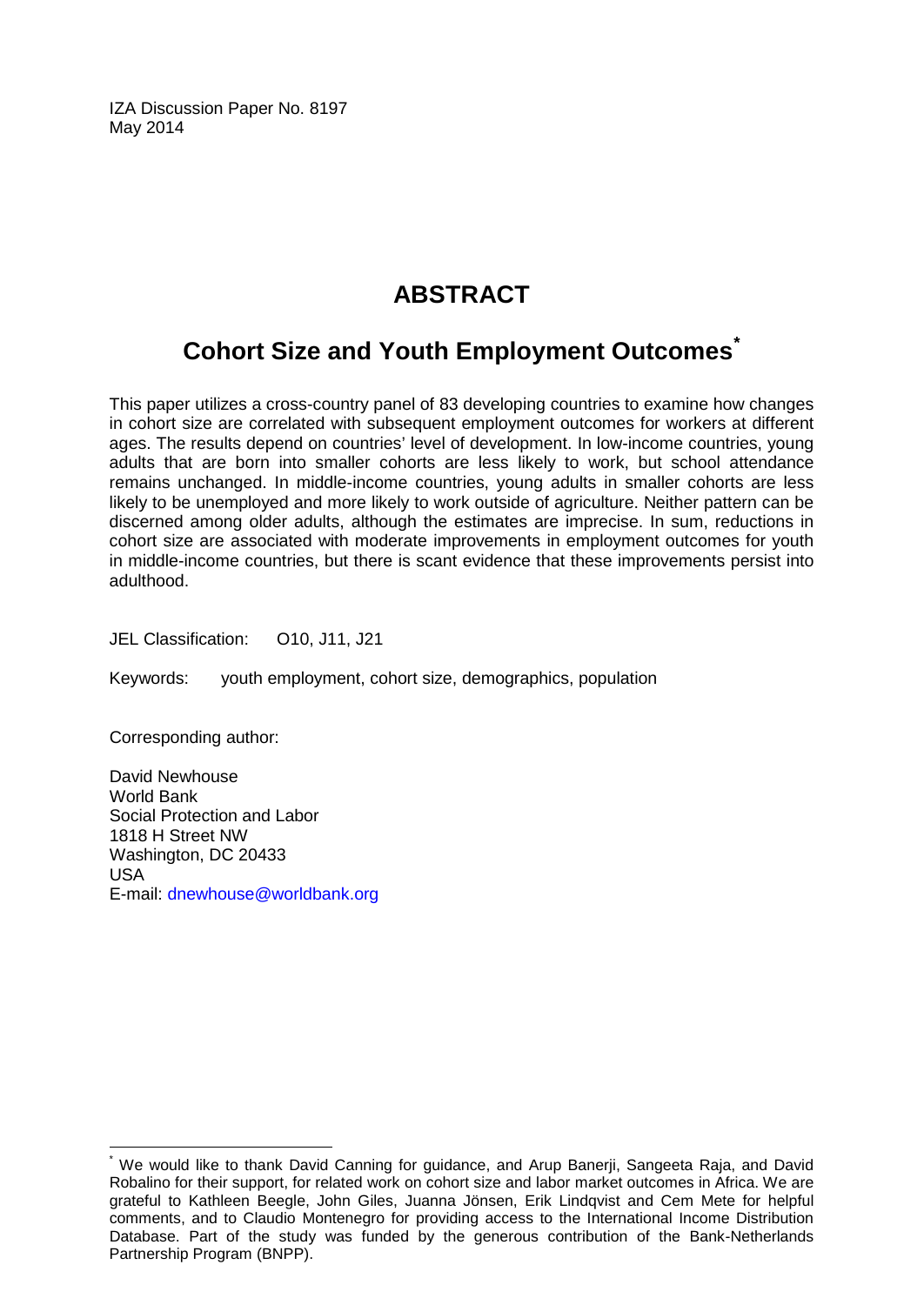## **1 Introduction**

The relationship between cohort size and youth employment outcomes is of great interest in developing countries. In countries where cohort size is rising rapidly, better understanding this relationship can help policy-makers anticipate, and potentially address, the types of challenges that members of large cohorts may face when entering the labor market.<sup>[1](#page-13-0)</sup> On the other hand, countries in which population growth has begun to fall are hoping to follow in the footsteps of the East Asian tigers, in which a demographic dividend due to declining dependency ratios helped contribute to rapid and sustained economic growth. $^{2}$  $^{2}$  $^{2}$  This raises the question of whether and how much declining population growth in these countries contributed to this boom by spurring the movement of workers into more productive employment opportunities.

In this paper, we estimate the correlation between changes in the size of birth cohorts and changes in employment outcomes for workers at different ages, using a newly compiled dataset of 8[3](#page-3-1) lower and middle income countries.<sup>3</sup> There is no clear theoretical guidance as to how changes in cohort sizes should affect the labor market outcomes of workers. In neoclassical growth models, for example, the effect of changes in population growth depends on whether the saving rate is assumed to be endogenous or exogenous. In the Solow growth model, which assumes an exogenous savings rate, a rise in population growth leads to a fall in capital per worker and presumably worse employment outcomes. In contrast, in the Ramsey model, the savings rate adjusts in response to changes in population growth, and higher population growth leaves capital per worker unchanged.

Standard labor supply and demand models take a different perspective, and predict that increases in cohort size will negatively affect workers in the short term. Increasing the pool of workers, all else equal, shifts the supply curve to the right and therefore reduces equilibrium wages. Furthermore, if labor market frictions, efficiency wages, or well-enforced regulations prevent real wages from falling, larger cohort sizes could lead to increased unemployment.

<sup>&</sup>lt;sup>1</sup> Youth employment is also an issue in many developed countries, as young people are more likely to work in the informal sector or to be unemployed. See, for instance, O'Higgins (2001), DeFreitas (2008) or Coenjaerts, Ernst, Fortuny, Rei, and Pilgrim (2009) for global overviews, O'Higgins (2012) for a recent study of youth labor markets in the European Union, O'Higgins (2004) for Europe and Central Asia, Caroleo and Pastore (2003) for Spain, Sweden and Germany, and Perugini and Signorelli (2010) for different European regions.

<span id="page-3-0"></span> $2$  Young (1995) for example argues that factor accumulation, e.g. labor, played an important role in the East Asian miracle. The term "demographic dividend" refers to the potential for countries that are undergoing the demographic transition to benefit from a favorable population age structure. As countries develop economically, reductions in fertility and mortality create a boom generation that is larger than the generations preceding and following it, raising the potential impact of pro-growth as this generation matures (Bloom, Canning, and Sevilla, 2003)

<span id="page-3-2"></span><span id="page-3-1"></span> $3^3$  The recent expansion of the International Income Distribution Database harmonized by the World Bank makes this study feasible.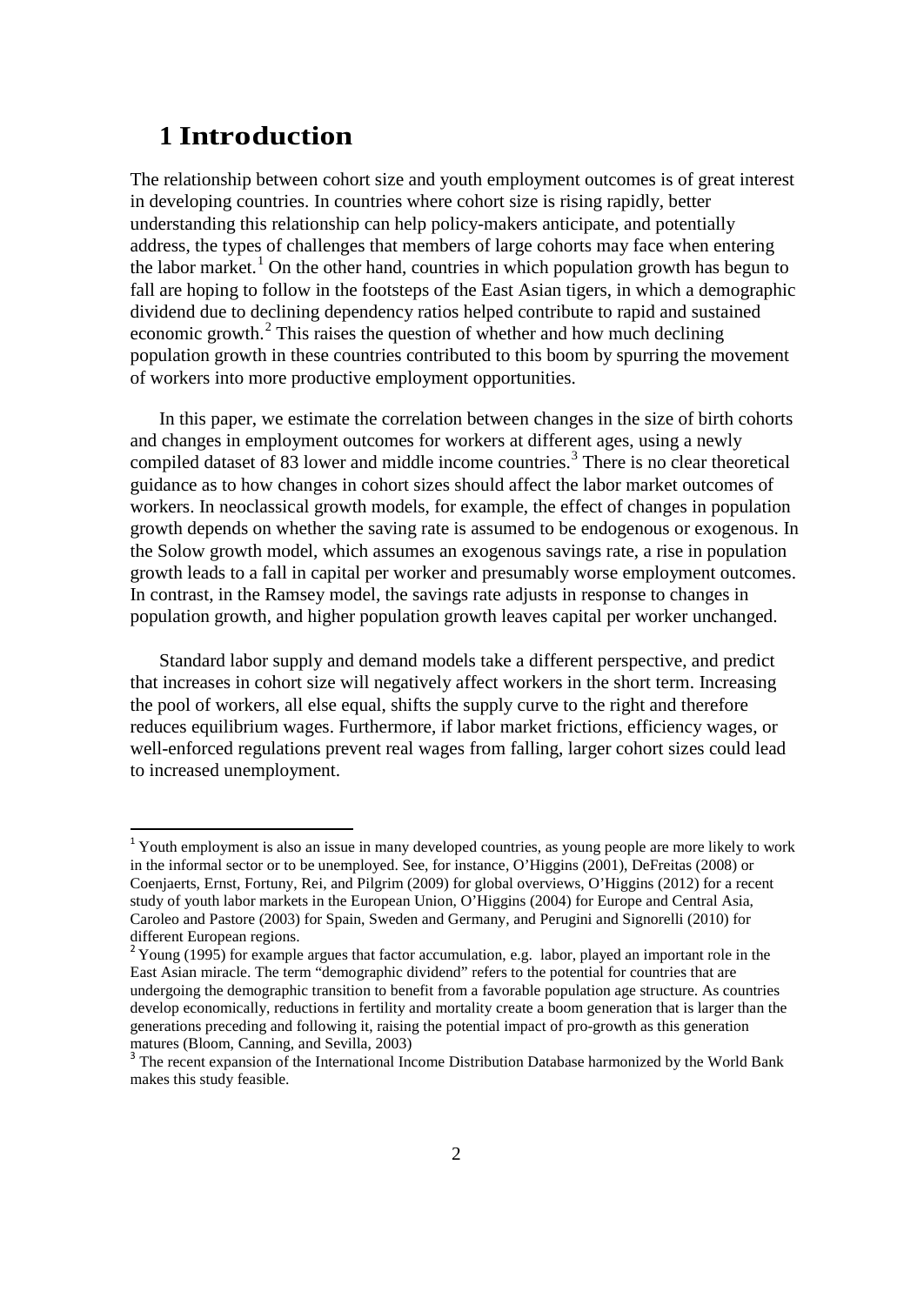The effects of cohort size in the longer term, however, are unclear, and depend partly on how the labor market impacts of cohort size translate into household investments in education. If the substitution effect dominates, a decline in equilibrium wages would lead young adults to stay in school longer by lowering the opportunity cost of education. This increased investment in education could in turn have a positive longer term effect on employment outcomes. On the other hand, reduced wages may squeeze poor households' budgets to the point that they are unable to continue their children's schooling.

Our paper relates to two strands of the literature. The first consists of several studies that have investigated how cohort size relates to labor market outcomes in developed countries. Welch (1979) examines how increased cohort size due to the post-war baby boom affected the earnings of American workers. The results indicate that larger cohorts earn less, and that most of the effect comes early in their career. Other studies, such as Brunello (2010), Morin (2011), and Wright (1991), also find evidence that larger cohort size can depress earnings for several years. Korenman and Neumark (2000), using a dataset of 15 advanced economies from 1970-1994, find that a larger youth population increases youth unemployment.<sup>[4](#page-3-2)</sup> Shimer (2001), on the other hand, examines cohort size effects across US states and finds that youth unemployment falls as cohort size increases. He argues that companies moved to those areas with bigger youth cohorts, because there is a larger pool of well-educated graduates available to hire.

This paper is the first, to our knowledge, to extend this literature by investigating similar questions in developing countries. The labor-market context in developing countries differs from that in more advanced countries in several ways. Labor markets in developing countries tend to be characterized by a large pool of unskilled workers, who tend to work in subsistence jobs in agriculture or petty sales. A significant number of youth enter the labor market early, typically in self-employed jobs or helping out in family businesses. Social safety nets are often unavailable to cushion the effect of unemployment. At the same time, labor market regulations are typically either less restrictive or poorly enforced, which may lead labor market conditions to adjust more rapidly to changes in cohort size.

This work also relates to another strand of the literature that examines the long run impacts of labor market shocks. For instance, Kahn (2010) and Oreopoulos, von Wachter, and Heisz (2012) find a persistent impact on careers and earnings when graduates enter the labor market in a recession. One reason, according to Liu, Salvanes, and Sorensen (2012), could be the persistent effects of an early skill mismatch in the career. Chi, Freeman, and Li (2012), however, find that Chinese workers that entered the labor market during a recession caught up within three to four years. Our analysis sheds light on whether correlations between cohort size and employment outcomes for youth persist into adulthood in developing countries.

<span id="page-4-0"></span> <sup>4</sup> Rodriguez-Palenzuela and Jimeno-Serrano (2002) find <sup>a</sup> similar result for OECD countries.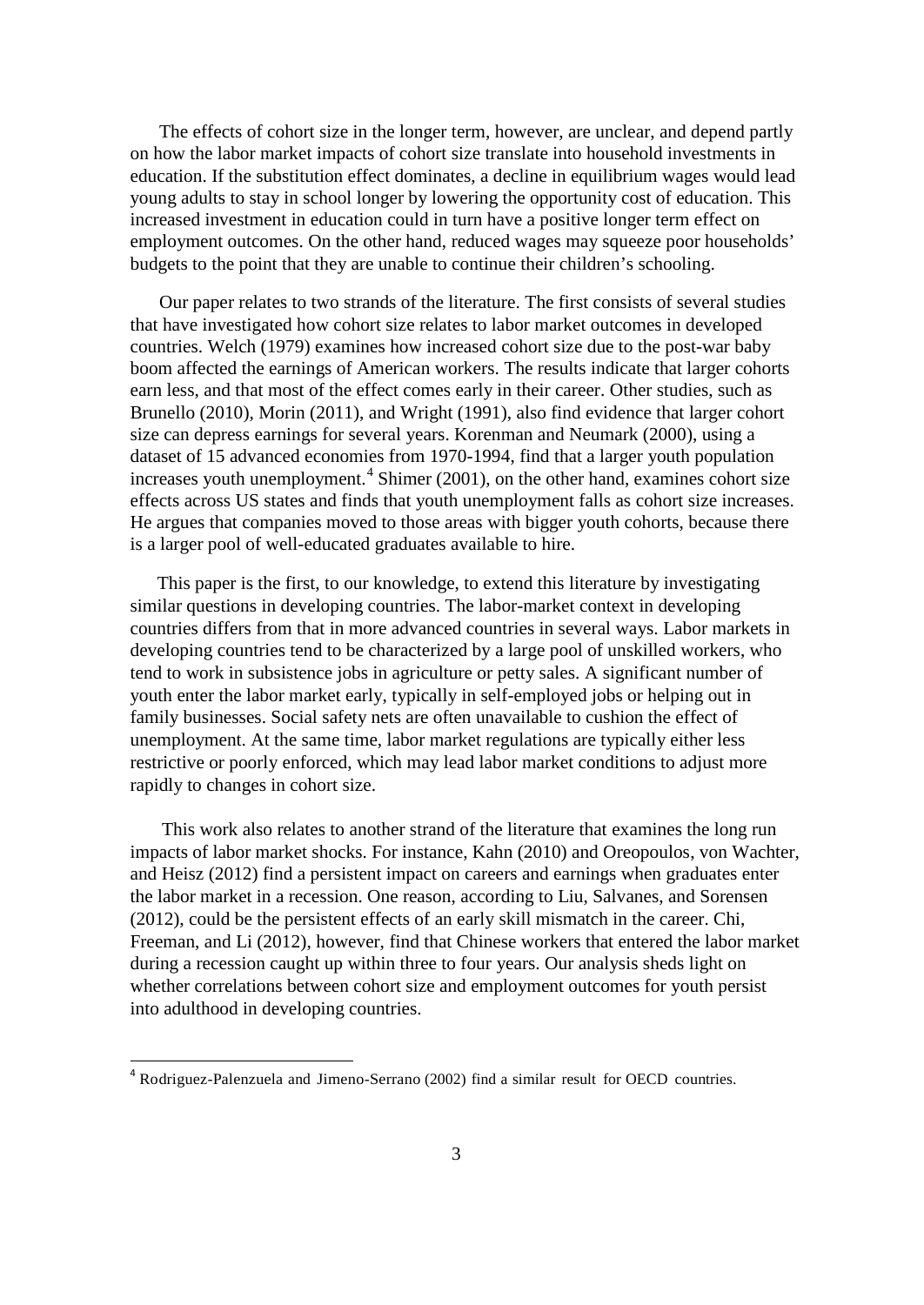We show that in a broad sample of developing countries, smaller cohort size at birth is positively correlated with that cohort's employment outcomes 15 to 24 years later. However, the nature of these effects depends on the countries' level of development. In very low-income countries, youth in smaller cohorts are less likely to work, but this does not translate into greater rates of school attendance. In middle-income countries, youth in smaller cohorts benefit more tangibly. Youth aged 20 to 24 are less likely to be unemployed, and those aged 15 to 19 that do work are also less likely to work in agriculture. In addition, working women aged 15 to 19 who are members of smaller cohorts are more likely to work as wage employees. By and large, however, cohort size effects are weaker for adults. Although adults in smaller cohorts are more likely to be wage workers, the correlations are generally are generally imprecise are only statistically significant for a few age groups.

The estimated correlations between cohort size and labor market outcomes also reflect other factors that influence each of them. Our econometric specification includes country fixed effects, in order to isolate within country variation in cohort size and employment outcomes. In addition, the key independent variable is cohort size at birth, which eliminates the possibility that subsequent migration or mortality may confound the estimates. Nonetheless, the results cannot be interpreted as unbiased estimates of an exogenously induced change in fertility on future employment prospects. Fertility decisions are influenced by a variety of time-varying factors that are unobserved and are likely related to future employment outcomes. For example, a negative correlation between birth cohort size and future employment could partly reflect a virtuous cycle. Countries that were well-governed, like many of the Asian tigers, could have reduced fertility while simultaneously benefiting from sustained growth. In this case, our results should if anything overestimate the benefits of reducing cohort size in boosting employment outcomes, for all ages.<sup>[5](#page-4-0)</sup> Unfortunately, the data necessary to investigate the role of external factors are not available. Therefore, the results should be interpreted more broadly as the overall correlation, based on within-country variation, between cohort size and labor market outcomes via a multitude of channels.

The results suggest that smaller cohort sizes are associated with at best moderate improvement in outcomes for youth, particularly in middle-income countries. For adults, the overall correlation of cohort size with primary activity and sector is limited, although there are slight indications that adults in smaller cohorts are moderately more likely to work as wage workers in low-income countries. Nonetheless, we conclude that there is scant evidence that smaller cohort sizes substantially improve job opportunities for adults.

The remainder of the paper is organized as follows. Section 3.2 presents the data and descriptive trends in youth employment outcomes and cohort size. Section 3.3 explains

<span id="page-5-0"></span><sup>&</sup>lt;sup>5</sup> While there are also omitted factors such as economic shocks that could understate the the negative relationship between cohort size and employment outcomes, we believe, that the omission of variables reflecting quality of governance is likely to make the overall estimates, if anything, biased upwards.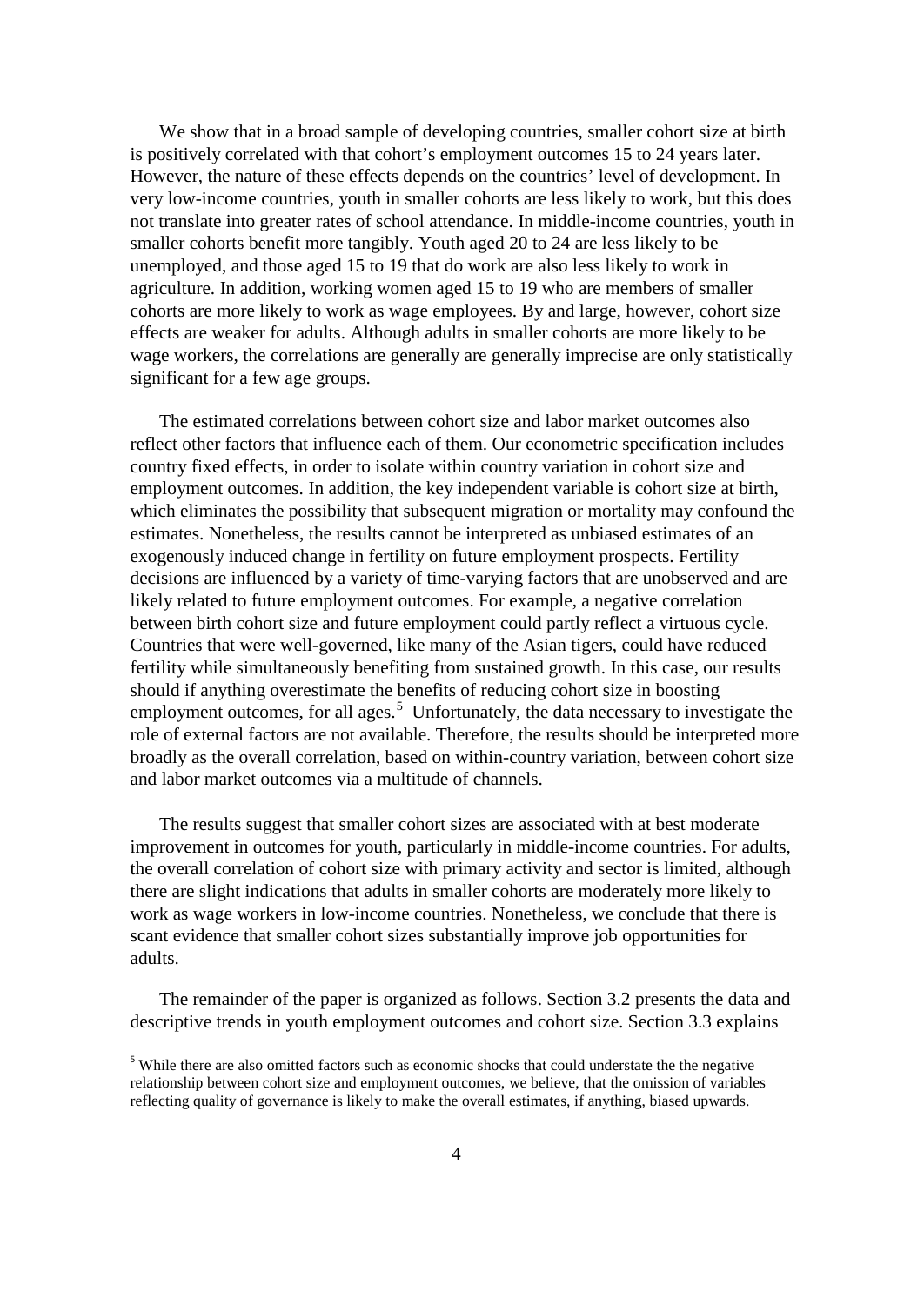our estimation strategy and results are presented in section 3.4. We conclude with a discussion of our findings in section 3.6.

## **2 Data**

In this section, we examine youth employment outcomes using the most recent year of available data, before documenting trends between 1990 and 2010. We then describe the evolution of cohort size for the same time period.

#### 2.1 Labor Market Data

The labor market outcome data comes from the International Income Distribution Survey (I2D2). The I2D2 is a harmonized collection of household and labor surveys from 1990- 2010 constructed and maintained by the research group of the World Bank.<sup>[6](#page-5-0)</sup> Our data set includes repeated cross-section data from 450 surveys at the individual level in 83 lower, middle and upper middle income countries. The available years and frequency of waves differ among countries as shown in Table 5 in the Appendix.

When combining different micro surveys in one data set, it is important to ensure that questions are asked consistently over time. Although the I2D2 has been harmonized, there can be large changes in variables when the underlying survey changes, due to changes in survey design driven by differences in the formulation of questions or the target group. This will introduce measurement error into our measures of labor market outcomes, which could potentially be correlated with changes in cohort size and bias the estimates. We therefore identify potential structural breaks, using the outlier detection tool "bacon" in Stata. We first identified annualized changes in labor market outcomes amounting to more than four percentage points, which we considered to be outliers. We then used bacon on the full set of observations to identify outliers conditional on changes in GDP. These outliers were excluded from the main analysis. We include all outliers as a robustness check and find little difference to our main results.

We use four labor market outcome variables: (1) Primary activity, (2) Sector of work and (3) Employment status. Primary activity, in turn, is divided into at least three categories: Employed, unemployed, and inactive. For young people between the age of 15 and 24, we further divide inactive workers into two categories, depending on whether they attend school or not.<sup>[7](#page-6-0)</sup> As we do not have reliable information on how many hours people work, all young people who have a job and have worked at least 1 hour during the past seven days are classified as employed. This mean that youth who both attend school

<sup>&</sup>lt;sup>6</sup> An earlier version of the data set is described in detail in Montenegro and Hirn (2009).

<span id="page-6-1"></span><span id="page-6-0"></span><sup>&</sup>lt;sup>7</sup> In some surveys in the I2D2, school attendance is unavailable and therefore proxied for by school enrollment.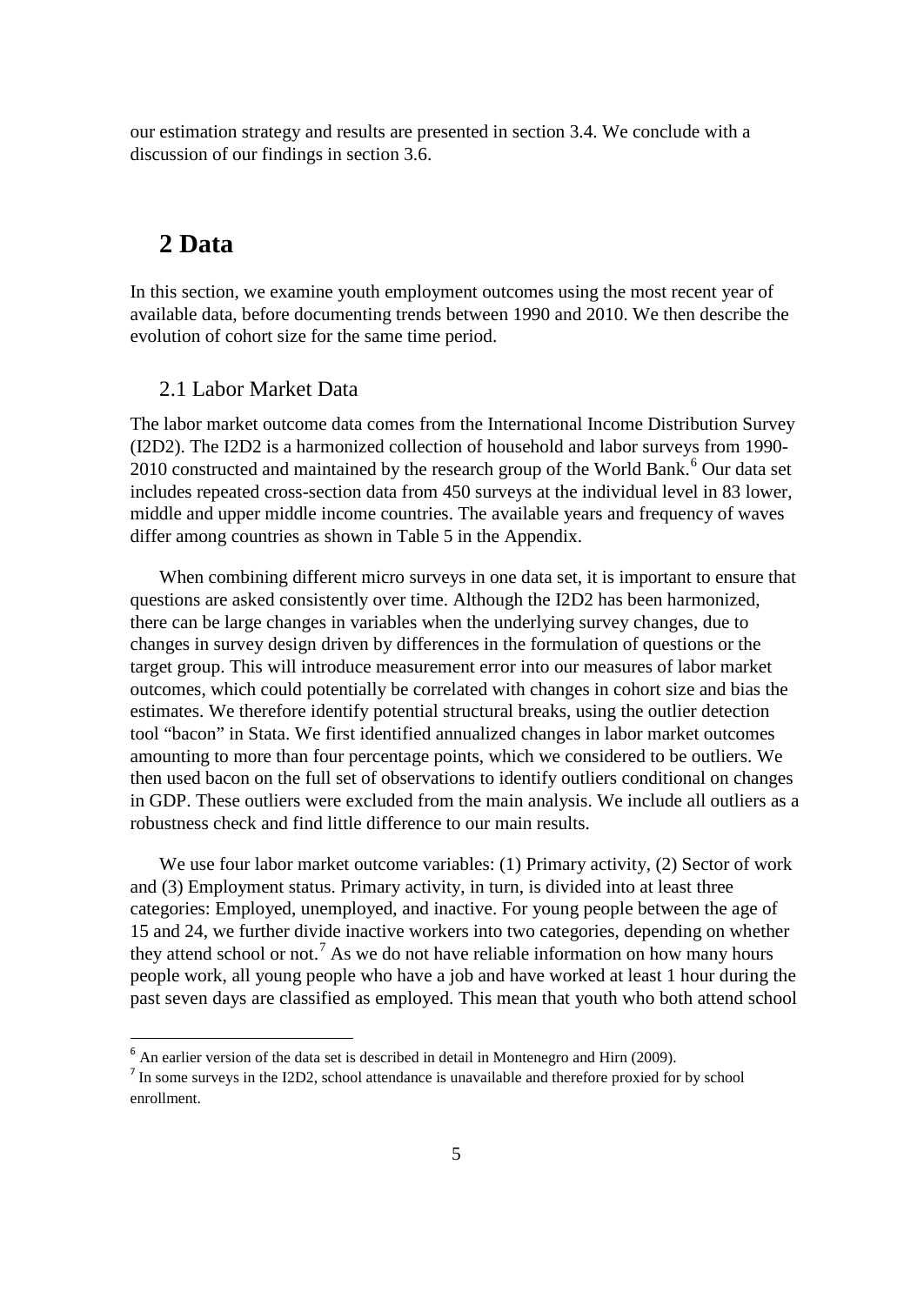and work are considered to be employed rather than students. Therefore, we also use school attendance as an alternative outcome variable in addition to primary activity. This captures any effects of cohort status on overall school attendance, irrespective of employment.

The second outcome variable is sector of work and is split into agriculture, services and industry. Agriculture is virtually always the least productive sector, and we therefore interpret working in the agricultural sector as a worse labor market outcome than working in industry or services. Our third outcome variable is employment status, which is divided into four categories: Unpaid workers, self-employed workers, salaried workers, and employers. In general, employment status, like sector of work, is an important and meaningful correlates of job quality in developing countries. In particular, employers and wage employees tend to be better off, along several dimensions, than own-account and unpaid workers.[8](#page-6-1) To provide further evidence for this ranking of job quality, Figure 1 plots measures of sector and status against countries' educational attainment. The share of agricultural workers falls, the higher the education level of the country. The same negative relationship holds for the share of unpaid and self-employed workers, while in contrast, the share of wage-employed workers rises with a country's education level.



#### **Figure 1: Employment Status vs. Average years of Schooling**

<span id="page-7-0"></span>Note: These Figures provide evidence on employment status as an indicator of job quality. They depict how

 <sup>8</sup> See Gindling and Newhouse, 2014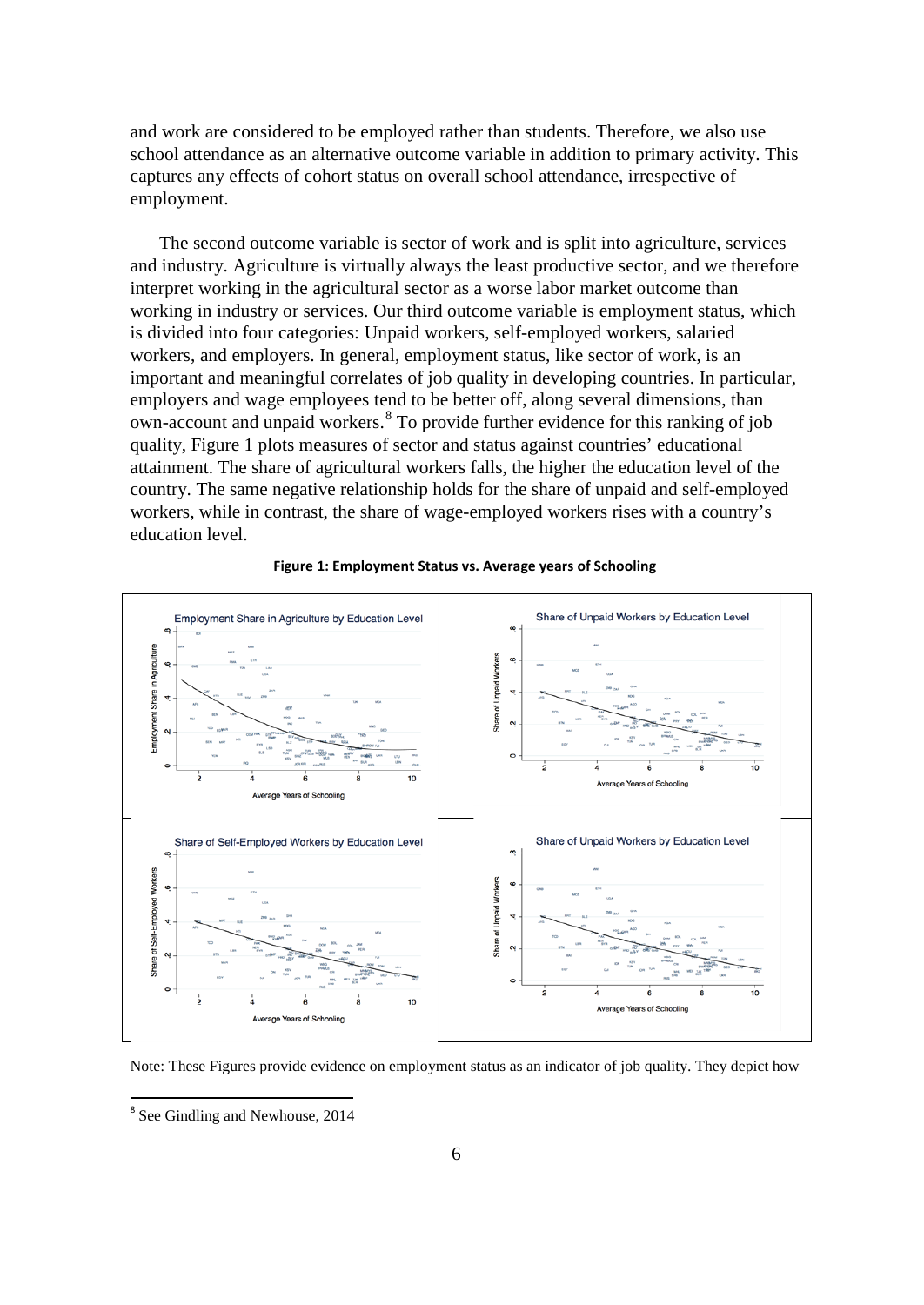job status changes with education level. The y-axis denotes the share of people with a particular job status. The education level on the x- axis is measured by average years of schooling. The share of agricultural, unpaid and self-employed workers falls as the level of education increase

### 2.1.1 Youth Employment Outcomes

We first present descriptive statistics of youth employment outcomes for countries in different income groups, using the standard World Bank classification, which divides countries into four categories: Lower income, middle income, upper middle income and high income.<sup>[9](#page-7-0)</sup> High income countries are excluded from the analysis. As shown in Figures 2 and 3, there is substantial variation in youth labor market outcomes across these three income groups. In low income countries, more youth between 15-24 work and fewer are full time students than in middle income countries (Figure 2). In addition, most youth in low-income countries work as unpaid or self-employed workers, and more than 60% of youth work in the agricultural sector (Figure 3).<sup>[10](#page-8-0)</sup> These results are consistent with other studies on youth labor market outcomes, which have shown that a large share of youth work in the informal sector or as unpaid workers.<sup>[11](#page-8-1)</sup>

<sup>&</sup>lt;sup>9</sup> The World Bank uses Gross National Income per capita and divides countries based on the following definition: Low income: \$1,025 or less; lower middle income: \$1,026 -\$4,035; upper middle income: \$4,036 - \$12,475; high income: \$12,476 or more.

<span id="page-8-0"></span><sup>&</sup>lt;sup>10</sup> Labor market outcomes by region are shown in Figures 10 and 11 in the Appendix.<br><sup>11</sup> See for example O'Higgins (2001) or World Bank (2009).

<span id="page-8-1"></span>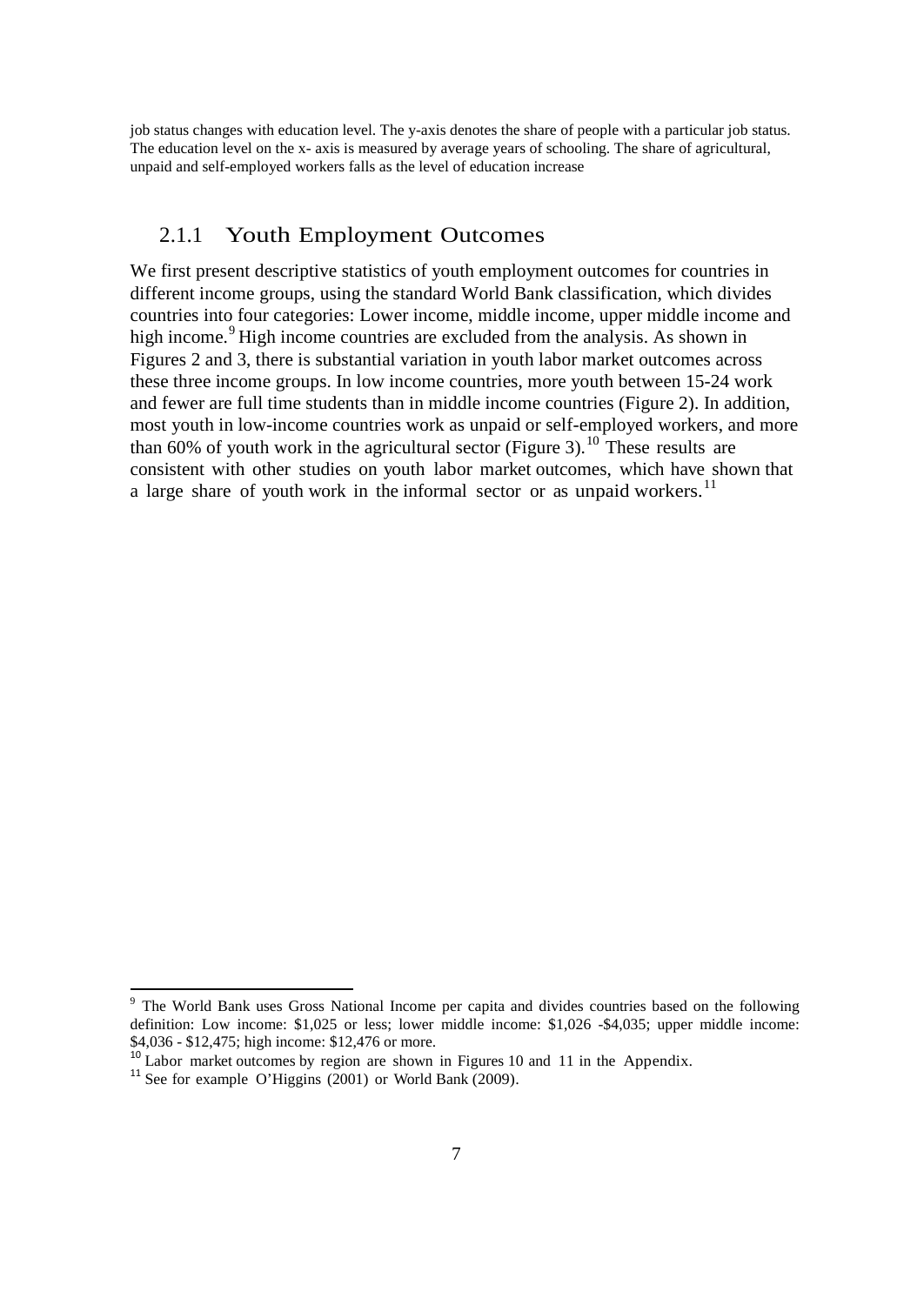

#### **Figure 2: Primary activity, by income status**

Notes: The Figures show descriptive statistics for labor market status of youth (15-24). The labor market status is shown by income group of the country. We include low, middle and upper middle income countries in our analysis.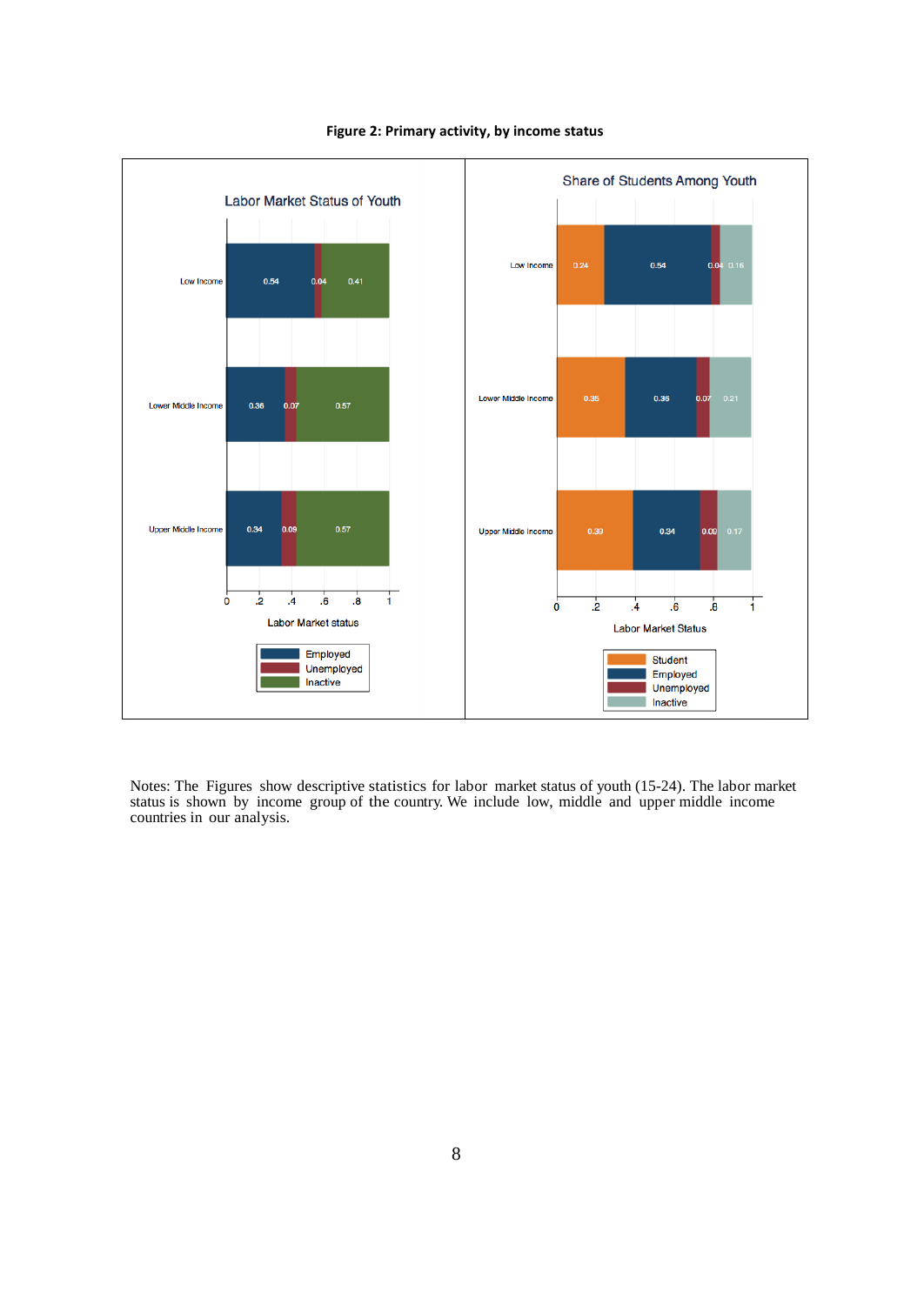

**Figure 3: Employment status and sector, by income group**

Notes: The Figures show details of the employment status and sector where youth (15-24) work. The labor market status is shown by income group of the country. We include low, middle and upper middle income countries in our analysis.

Figure 4 depicts changes in labor market outcomes.<sup>[12](#page-8-1)</sup> These changes were generally largest in poor countries, while many middle-income countries experienced relatively minor changes in youth employment outcomes. At the same time, the share of youth attending school rose in most countries. Young adults also appear to be moving into wage employment, while the share of both unpaid youth and those in agriculture have fallen (Figure 4).

<span id="page-10-0"></span><sup>&</sup>lt;sup>12</sup> We calculate changes in youth labor market outcomes by deducting the last wave of available data for a given country from the first wave of data. We annualize the changes by dividing through the available time span.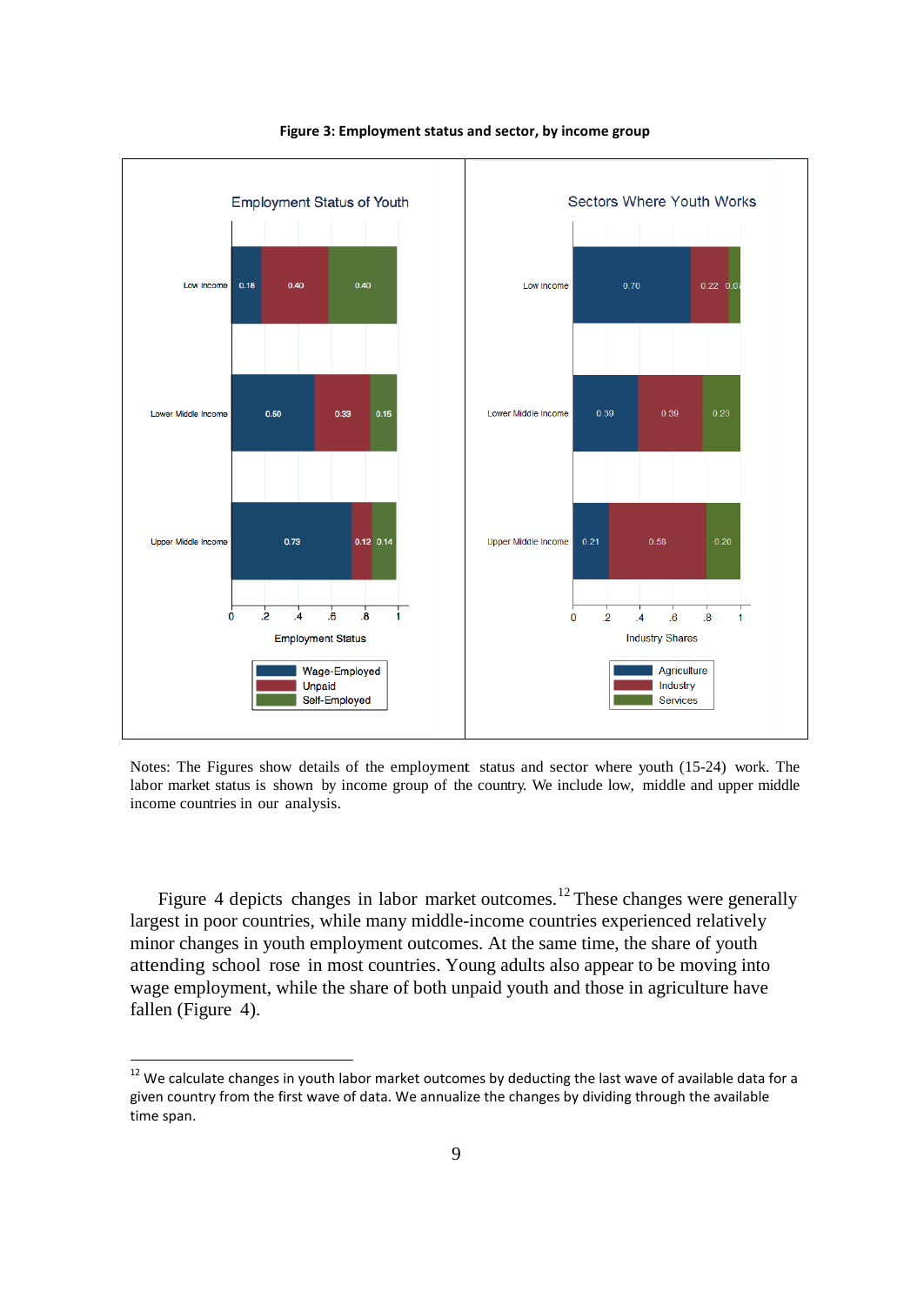

#### **Figure 4: Changes in selected labor market outcomes, by per capita GDP**

Notes: This Figure shows the annualized change in the share of youth be- tween 15-24 years old for four labor market outcome variables: (1) attending school, (2) being wage-employed, (3) working unpaid or (4) working in agriculture. We calculate changes in youth labor market outcomes by deducting the last wave of available data for a given country from the first wave of data. We annualize the changes by dividing through the available time span. The changes are calculated separately for gender and country and gender and depicted by initial level of GDP per capita, this is based on the I2D2 data and weighted by population.

#### 2.2 Population Data

The population data used in this paper stem from the Health, Nutrition and Population Statistics of the World Bank. The data base contains country population estimates by gender and five year age group from 1960 onwards. Youth are defined as persons between the ages of  $15$  to 24. <sup>[13](#page-10-0)</sup>

<span id="page-11-0"></span><sup>&</sup>lt;sup>13</sup> See for example World Bank (2009).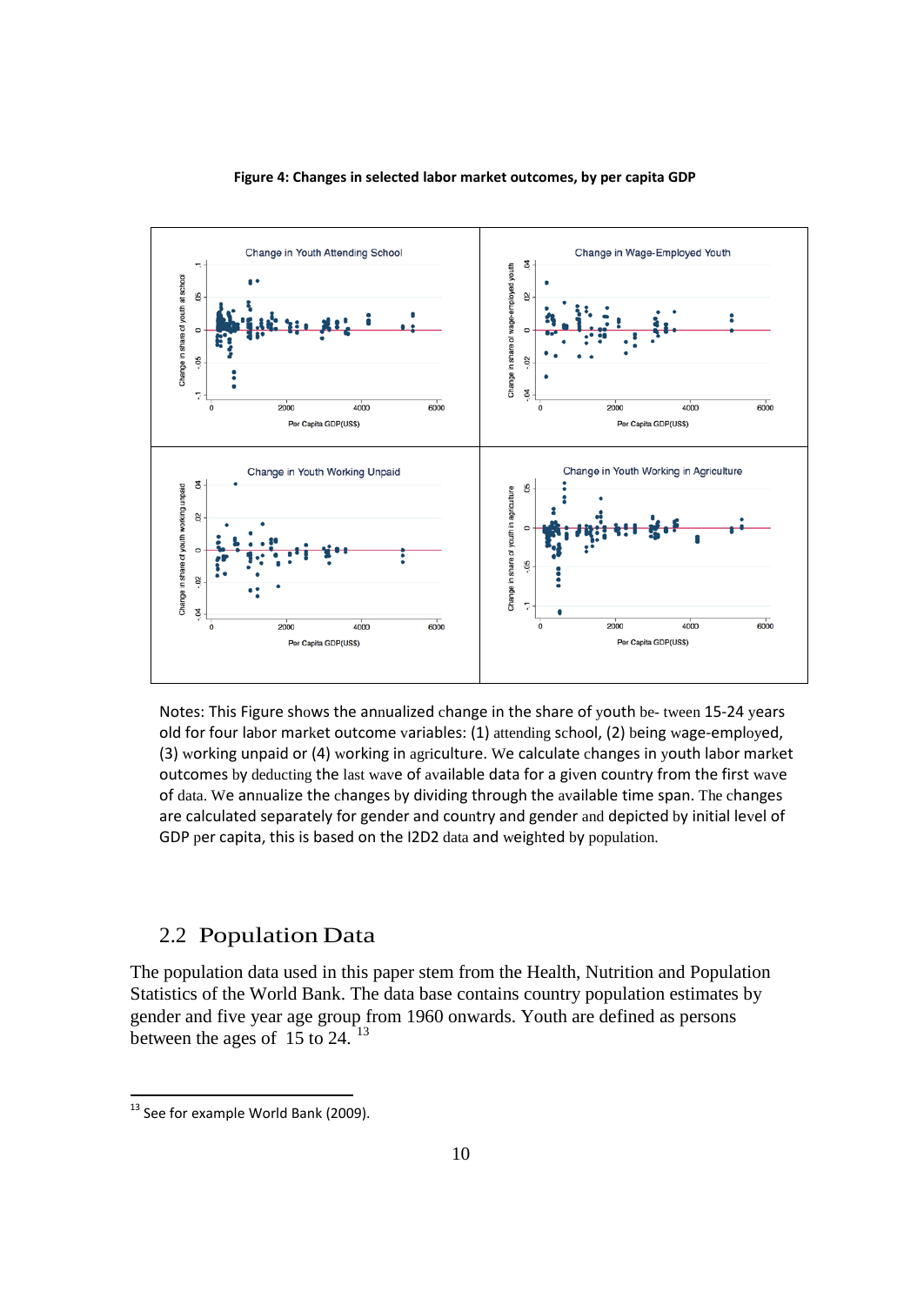Figure 5 depicts the evolution of the absolute cohort size for different income groups and regions between 1990 and 2010.<sup>[14](#page-11-0)</sup> There is considerable heterogeneity in the growth of youth cohort sizes, depending on countries' region and level of development. While youth cohorts in Sub-Saharan Africa and South Asia continued to grow, youth cohort sizes fell in Europe and Central Asia. This is consistent with the results for different income groups, as youth cohort sizes grew in low income countries, while they were more stable in many lower and upper middle income countries. Finally, figure 5 shows that there is considerable variation across countries. For example, although the size of the youth cohort size is shrinking in many countries, there is considerable growth in India and Ethiopia. Furthermore, youth cohorts in many countries in Sub-Saharan Africa and South Asia are projected to continue to grow in the near future (Figure 5).

Since the data only cover 83 countries, it is useful to check the extent to which population growth in these countries is representative of all low and middle income countries for which population grows rates are available. The Health and Nutrition Population Statistics of the World Bank includes population growth rates for 196 low and middle income countries between 1960 and 2011. Population growth rates are similar, as the median growth in our sample is 2.2, compared to an overall median of 2.1 percent (Figures 12 in the Appendix).

<span id="page-12-0"></span> $14$  Labor market data is generally unavailable prior to 1990.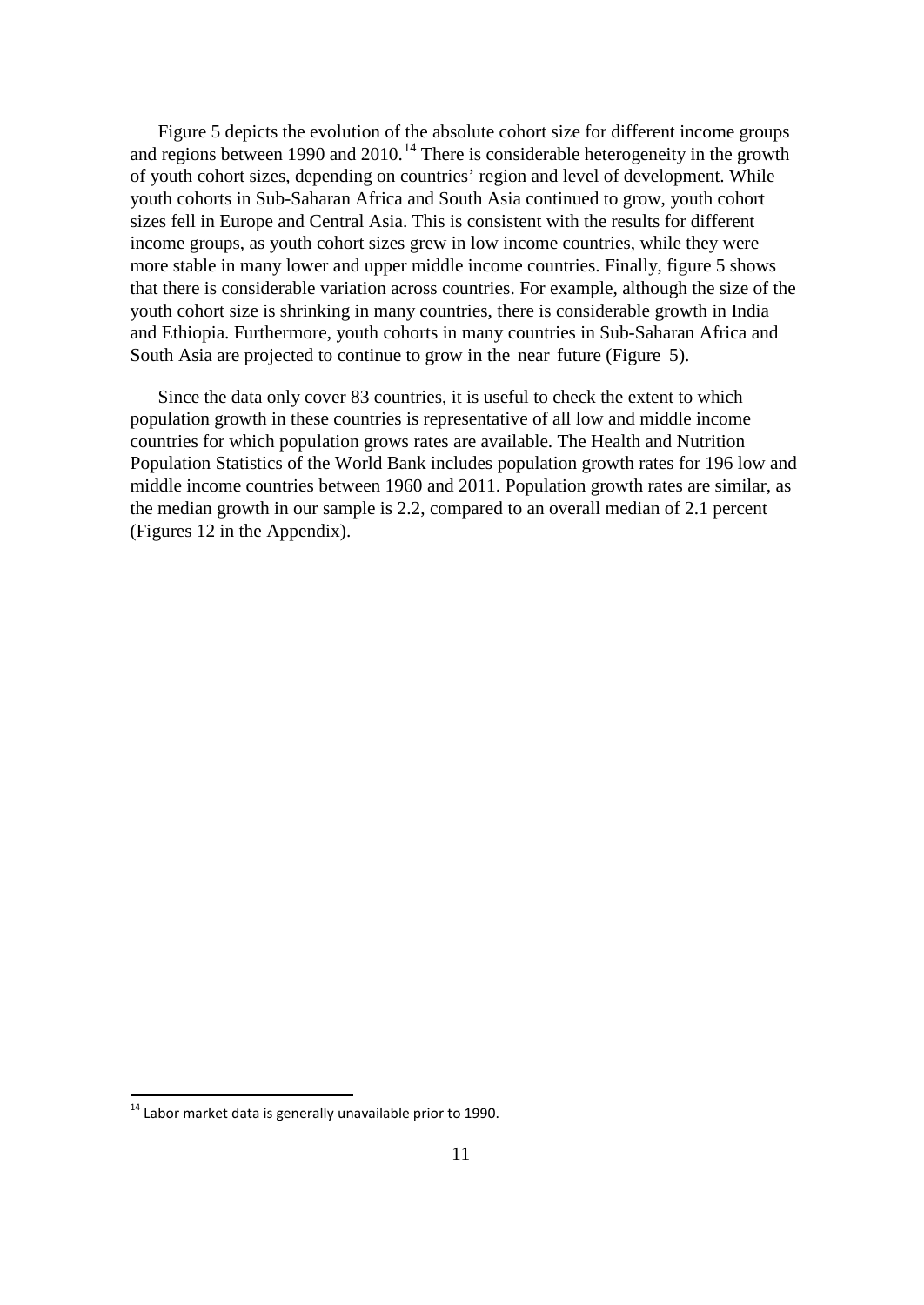

<span id="page-13-0"></span>Note: This Figure shows the cohort size of 15-24 year olds for 3 different categories: by income group of the country, by region and by country. We see substantial heterogeneity in the evolution of youth cohort sizes across regions and income groups. While youth cohorts in Sub-Saharan Africa and South Asia continue to grow, youth cohorts sizes fall in Europe and Central Asia. The graphs are based on the Health, Nutrition and Population Statistics of the World Bank. The predictions are based on United Nations population projections.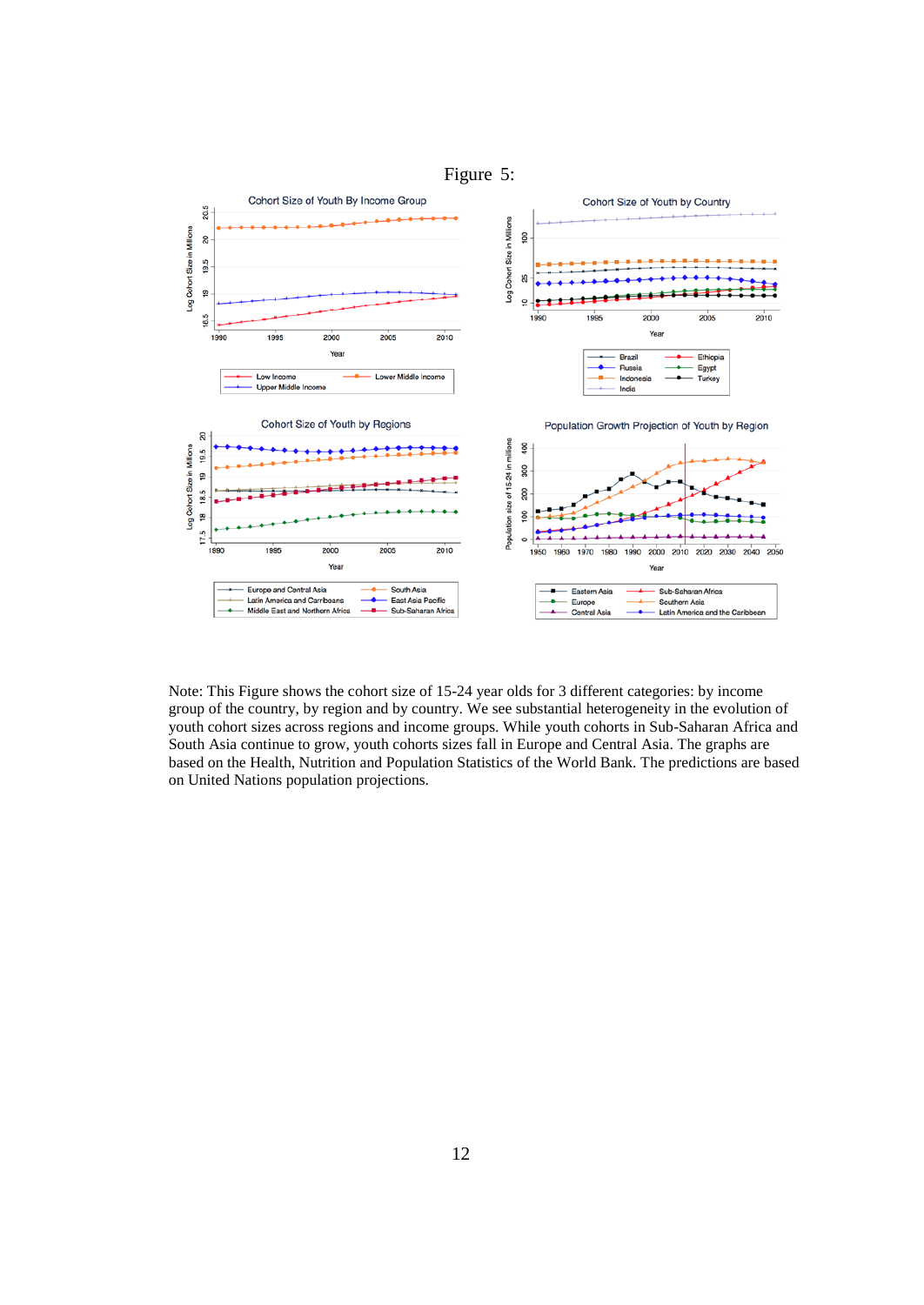### 3 Estimation Strategy

We collapse the individual level I2D2 data into cells based on five-year age groups, gender, survey year and country. Each cell thus contains averages or shares for each group, such as the share of women age 15-19 who were employed in Ethiopia in 1995. Given large gender differences in labor market outcomes, groups are separated by gender. We construct a panel of 83 lower, middle and upper middle income countries for which at least two waves of data exist. We also restrict the sample to countries for which the data span five or more years, in order to measure medium to longer-term changes in cohort size. We include country dummy variables in the model, to control for time-invariant country characteristics. Therefore, the results indicate the extent to which within-country changes in cohort size are correlated with changes in labor market outcomes.

We use a Dirichlet model to estimate the correlates of a set of shares, such as the categories of primary activity, employment status, and sector.<sup>[15](#page-12-0)</sup> The Dirichlet distribution is a multivariate generalization of the beta distribution and is appropriate for estimating the correlates of a set of proportions that each lie between zero and one, and sum to one. Imposing these restrictions on the joint model makes the estimates more efficient than a series of separate OLS or Logit regressions. The probability density function of the Dirichlet function is given as follows:

(1) 
$$
f(y_1,..., y_k) = \frac{\Gamma\left(\sum_{i=1}^k \alpha_j(X)\right)}{\prod_{j=1}^k \Gamma\left(\alpha_j(X)\right)} \prod_{j=1}^k y_j^{\alpha_j(X)-1}
$$

where  $y_1$  through  $y_k$  indicate vectors of proportions, for example the share of 15 to 19 year old women in each of the four categories primary activity status categories (in which case k equals four). Γ is the gamma function, and  $\alpha_i$  is a parameter from which the expected value and variance of the proportion can be derived. Taking the log and summing over observations gives the log likelihood function:

(2) Log 
$$
L = \sum_{i=1}^{N} \ln \left( \sum_{j=1}^{k} \alpha_j(X) \right) - \sum_{j=1}^{k} \Gamma \left( \alpha_j(X) \right) + \sum_{j=1}^{k} \left( \alpha_i(X) - 1 \right) \ln y_{ij}
$$

where N is the number of observations in the datset. We use the dirifit command in Stata, with the alternative parameterization recommended by Buis et al (2011) in the

<span id="page-14-0"></span><sup>&</sup>lt;sup>15</sup> In particular, we use the alternative parameterization of the dirifit command in Stata (Buis, et al, 2010). We chose the dirichlet model over the fractional logit model because we are comfortable excluding the one or two countries for which a dependent variable is equal to zero or one.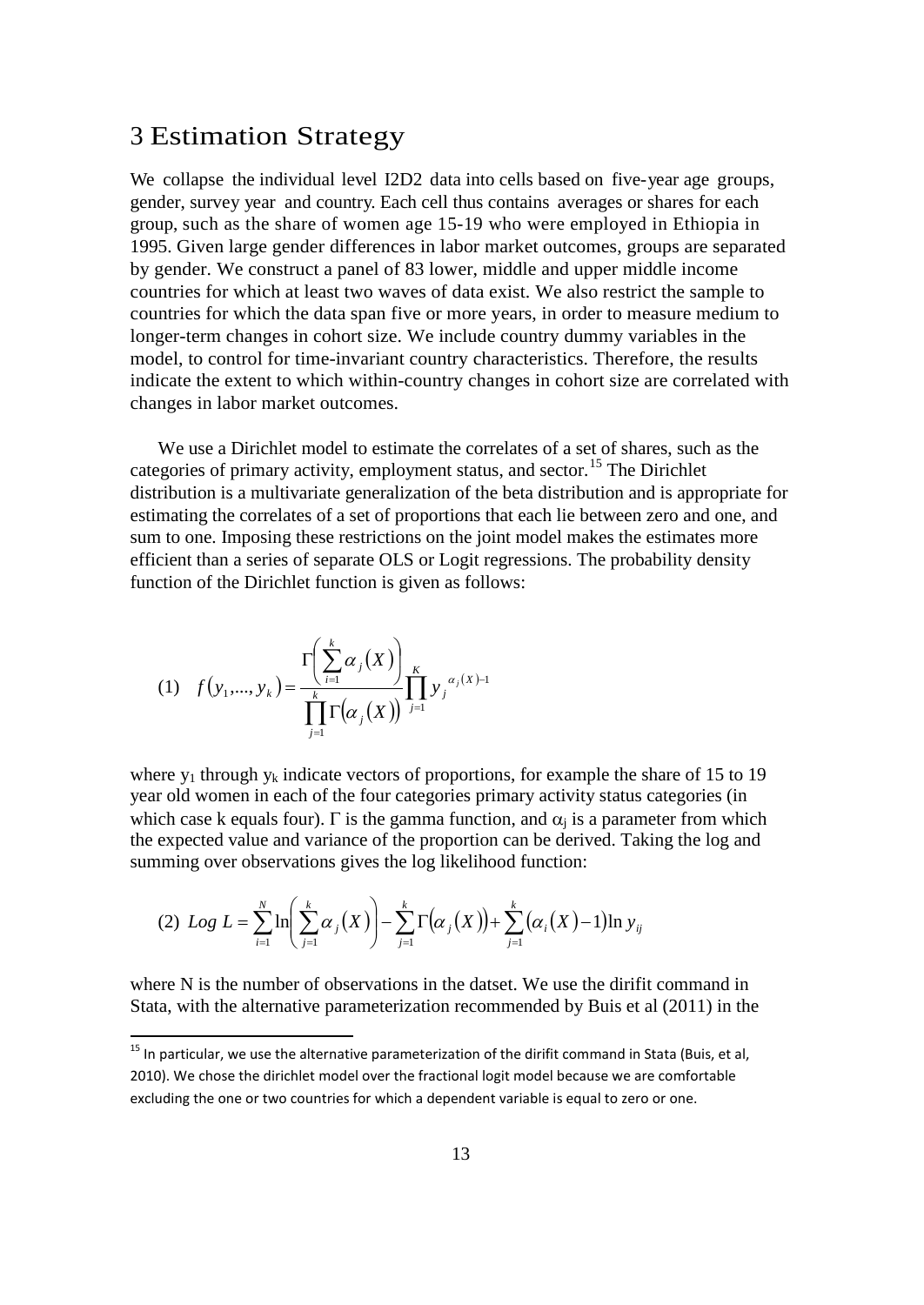presence of covariates. This models alpha as a multinomial logit function of the covariates X:

$$
(3) \ \alpha_j(X) = \frac{\exp(\beta_j X)}{1 + \sum_{j=1}^k \exp(\beta_j X)} \phi
$$

where  $\phi$  is an ancillary scale parameter required to identify the model.

The main variable of interest in the vector of independent variables X is log cohort size, but we also include dummies for each country, each year, and gender.

$$
(4) \quad X_{g,c,t} = \left( CS_{g,c,t-age}, \text{Gender}_g, \text{Country}_c, \text{Year}_t \right)
$$

where CS stands for log cohort size, g is age and gender group, c is country, and t is year. The estimated proportions are therefore modeled as a function of log cohort size at birth, gender, and a set of dummy variables indicating country and year.

We estimate these models separately for seven five-year age groups, ranging from age 15 to 19 to age 40 to 44. Each observation is weighted by the square root of the number of observations used to construct the proportion, to correct for the heteroscedasticity arising from differences in the size of the household surveys used to construct the cell means. The standard errors are robust and clustered on country. Below, we report the estimated marginal effect, and its standard error, of log cohort size.<sup>[16](#page-14-0)</sup> Therefore, the reported effect represents a rough approximation of the percentage point change in an outcome when cohort size doubles, and dividing the reported coefficients by ten gives a more accurate approximation of the percentage point change when the cohort size increases by 10 percent.

### 4 Results

**.** 

We first consider the relationship between cohort size and primary activity and school attendance, before turning to sector, status, and the earnings of wage workers. In each case, we also present interactions of cohort size with dummy variables indicating the gender of the cell, and whether the country, based on its average per capita GDP, is in the poorer half of our set of countries. $17$ 

### 4.1 Primary Activity

Table 1 presents the results from regressing labor market status on log cohort size as

<sup>&</sup>lt;sup>16</sup> We use the stata command margins, which applies the delta method for continuous variables, to calculate marginal effects.

<span id="page-15-1"></span><span id="page-15-0"></span><sup>&</sup>lt;sup>17</sup> We use a threshold of US \$1500, which is roughly the median. We use a country's average GDP because, conditional on country fixed effects, it is orthogonal to the error term by construction.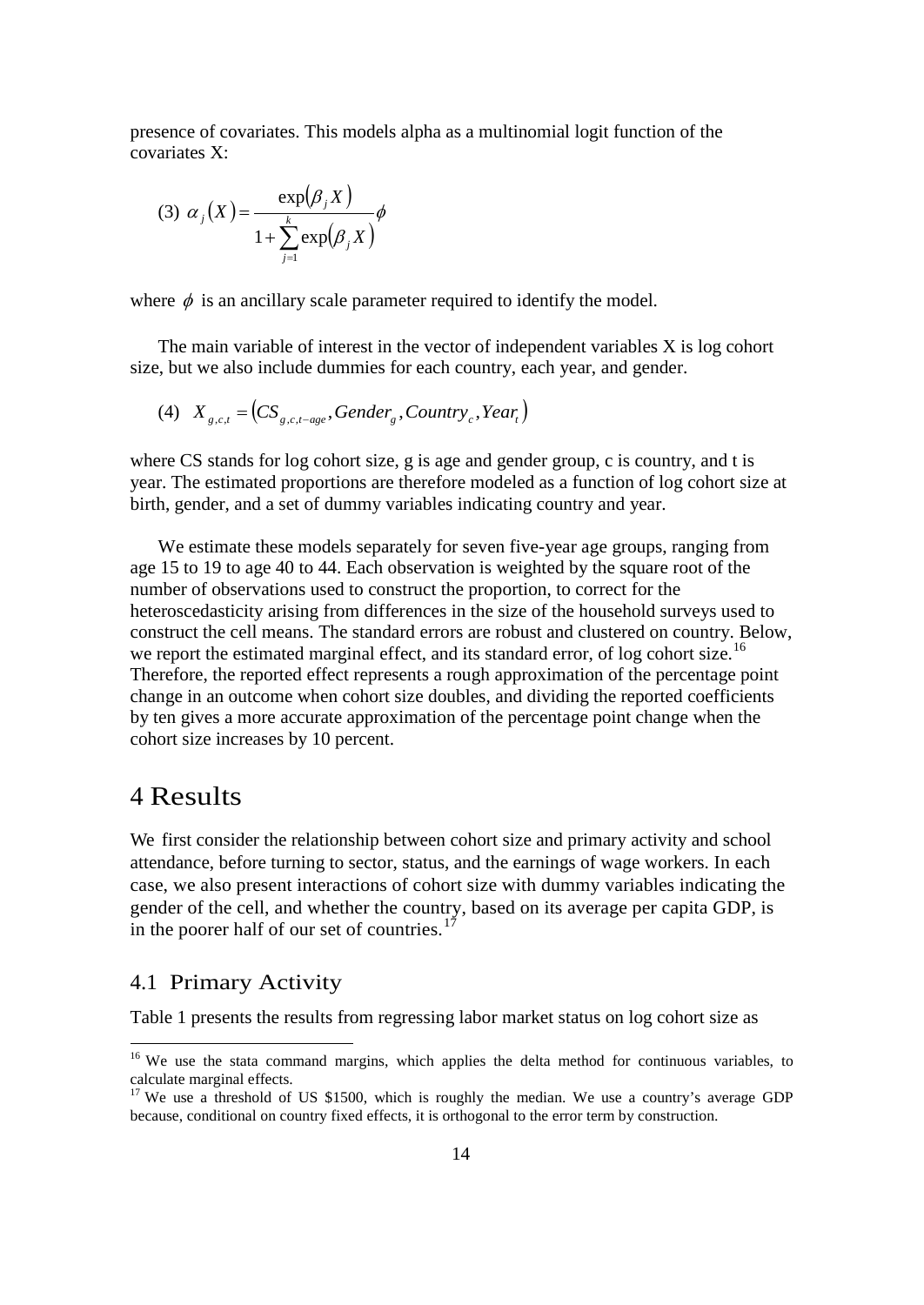described in equation 3.1. Results are estimated separately for each of the six five-year age groups between, from age 15 to 19 to 40 to 44. For 15 to 19 year olds, a 10 percent increase in cohort size is associated with a 2.2 percentage point higher share of employed youth, and an equal lower share of youth who are inactive students. While there is a strong relationship between cohort size and primary status for youth between the age of 15 and 19, the correlation is in general considerably weaker for older cohorts.

|           |            |            | Inactive    |             |  |
|-----------|------------|------------|-------------|-------------|--|
| Age Group | Employed   | Unemployed | Student     | Non-Student |  |
| $15 - 19$ | $0.221***$ | 0.075      | $-0.222***$ | $-0.075$    |  |
|           | (0.070)    | (0.049)    | (0.083)     | (0.065)     |  |
| $20 - 24$ | 0.008      | 0.063      | $-0.095**$  | 0.023       |  |
|           | (0.080)    | (0.046)    | (0.042)     | (0.090)     |  |
| $25 - 29$ | $-0.054$   | 0.031      | 0.023       |             |  |
|           | (0.060)    | (0.033)    | (0.060)     |             |  |
| $30 - 34$ | $-0.075$   | 0.012      | 0.062       |             |  |
|           | (0.046)    | (0.024)    | (0.046)     |             |  |
| 35-39     | 0.01       | $-0.019$   | 0.009       |             |  |
|           | (0.053)    | (0.024)    | (0.057)     |             |  |
| $40 - 44$ | 0.058      | $0.062*$   | $-0.121$    |             |  |
|           | (0.159)    | (0.036)    | (0.168)     |             |  |

**Table 1: Estimated effect of birth cohort size on primary activity, by age group**

Notes: This table reports estimated marginal effects for how cohort size at birth affects the labor market status of young adults. Inactive people are divided into students and non-students. The results are based on the dirichlet model described in equation 3.1. The dependent variables contains the share of employed, unemployed or inactive people in the respective age group. Each row represents a different regression and each column a different marginal effect. We control for country and year fixed effects as well as gender. Standard errors are given in parenthesis, \*\*\* indicates a 1%, \*\* a 5% and \* a 10% significance level. Standard errors are clustered by country.

#### **Table 2: Estimated Effect of Cohort size on School Attendance of youth aged 15 to 19**

|                 | School attendance |
|-----------------|-------------------|
| Age group 15-19 | $-0.02$           |
|                 | (0.07)            |
| N               | 773               |

Notes: This table reports how cohort size affects the probability to attend school. It is estimated using a beta model based on equation 3.1. The dependent variable is the share of young people in school. We control for country and year fixed effects as well as gender. Standard errors are given in parenthesis, \*\*\* indicates a 1%,\*\* a 5% and \* a 10% level of significance. Standard errors are clustered by country.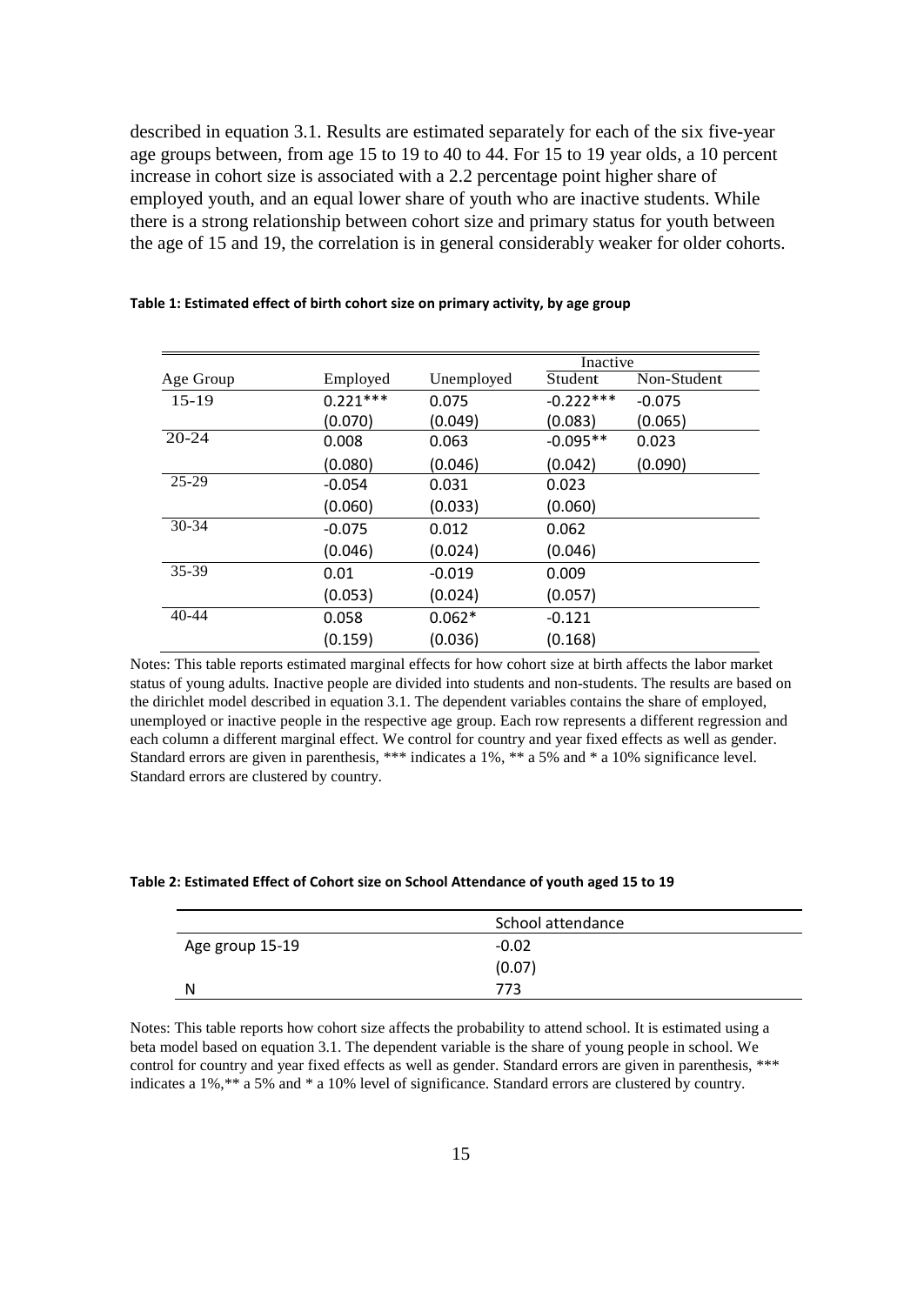Table 2 indicates that in smaller cohorts, youth aged 15 to 19 and 20 to 24 are more likely to be inactive (full-time) students. This raises the question of whether 15 to 19 year olds in larger cohorts are dropping out of school to work, or are taking on side jobs while continuing to attend school. Table 2 reports the results from a beta regression that regresses cohort size on the share of youth attending school.<sup>[18](#page-15-1)</sup> The results indicate that cohort size is only weakly related to school attendance overall, as a 10 percent increase in cohort size is correlated with between a -0.2 and 0.1 percentage point change in school attendance. Therefore, we conclude that youth aged 15 to 19 in smaller cohorts are able to forego side jobs that contribute a bit of extra additional income. This may increase the time they have available to study, but does not significantly increase school enrolment or attendance rates.

Primary activity can be a difficult indicator to interpret in the absence of context. For example, economic growth typically reduces employment rates in low-income countries, as more people can afford not to work in low-productivity jobs on the farm or in petty sales. As countries reach middle-income status, growth is associated with higher employment rates, as more productive jobs appear. This U-shaped relationship between employment and GDP is particularly pronounced among women. (Goldin, 1994)

To better understand the estimated effects of cohort size on employment, we disaggregate the results according to gender and income type. Figures 1 and [2](#page-18-0) show estimated employment effects by age group, gender, and whether the country's average per capita GDP exceeds \$1,500.<sup>[19](#page-17-0)</sup> The positive relationship between cohort size and employment is largely driven by low-income countries and is stronger among men. Young women in larger cohorts are also more likely to be employed, although the estimates are only sufficiently precise to be statistically significant in low-income countries. Members of large cohorts in low-income countries, likely facing worse job prospects and perhaps a lower quality educational experience than their counterparts in smaller cohorts, appear to be taking side jobs in order to contribute a bit to the family income. [Figures 3](#page-19-0) and [4](#page-19-1) tell a different story for unemployment, however. For middleincome countries, larger cohort size is associated with higher levels of unemployment for 20 to 24 year olds. These results suggest that youth in these countries can afford to search longer for work, and may fail to fully account for the negative effects of cohort size when determining their reservation wage.

Finally, the estimated effects on employment and unemployment are generally very weak for adult men. Thus, there is little indication that the increase in the prevalence of side jobs for 15 to 19 year olds in low-income countries leads to persistently higher employment rates. For women, if anything, adults in smaller cohorts are more likely to work.

<span id="page-17-1"></span><span id="page-17-0"></span><sup>&</sup>lt;sup>18</sup> The results from a more traditional fractional multinomial logit model are similar  $19$  This threshold was selected because it is close to the 50th percentile in the sample.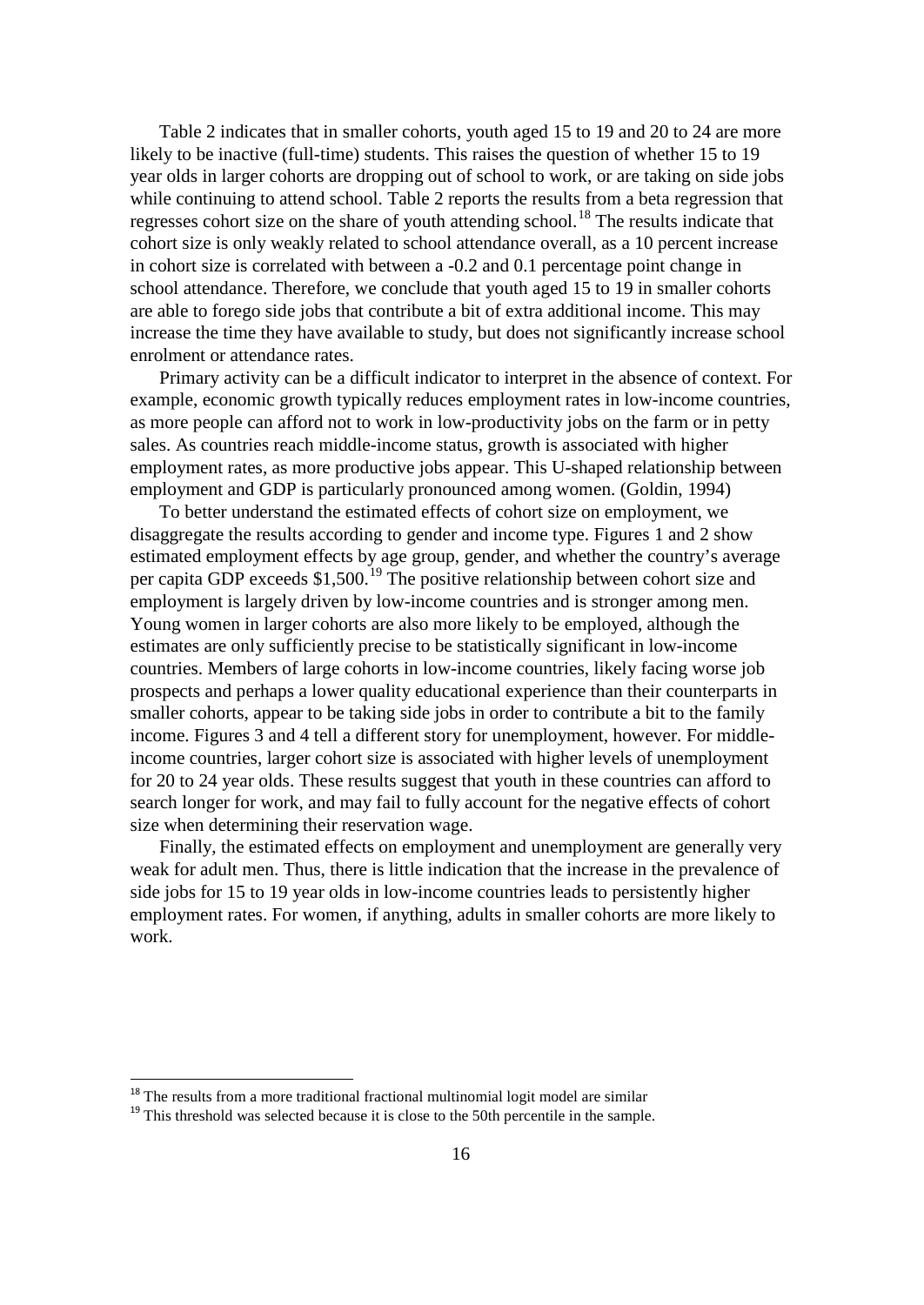

**Figure 5: Estimated effect of cohort size on male employment, by age group and per capita GDP** 

Notes: Graphs indicate the estimated marginal effect of an increase in log cohort size on the probability that men are employed, in a sample of less and more developed countries based on a threshold of \$1500 average per capita GDP.

<span id="page-18-0"></span>

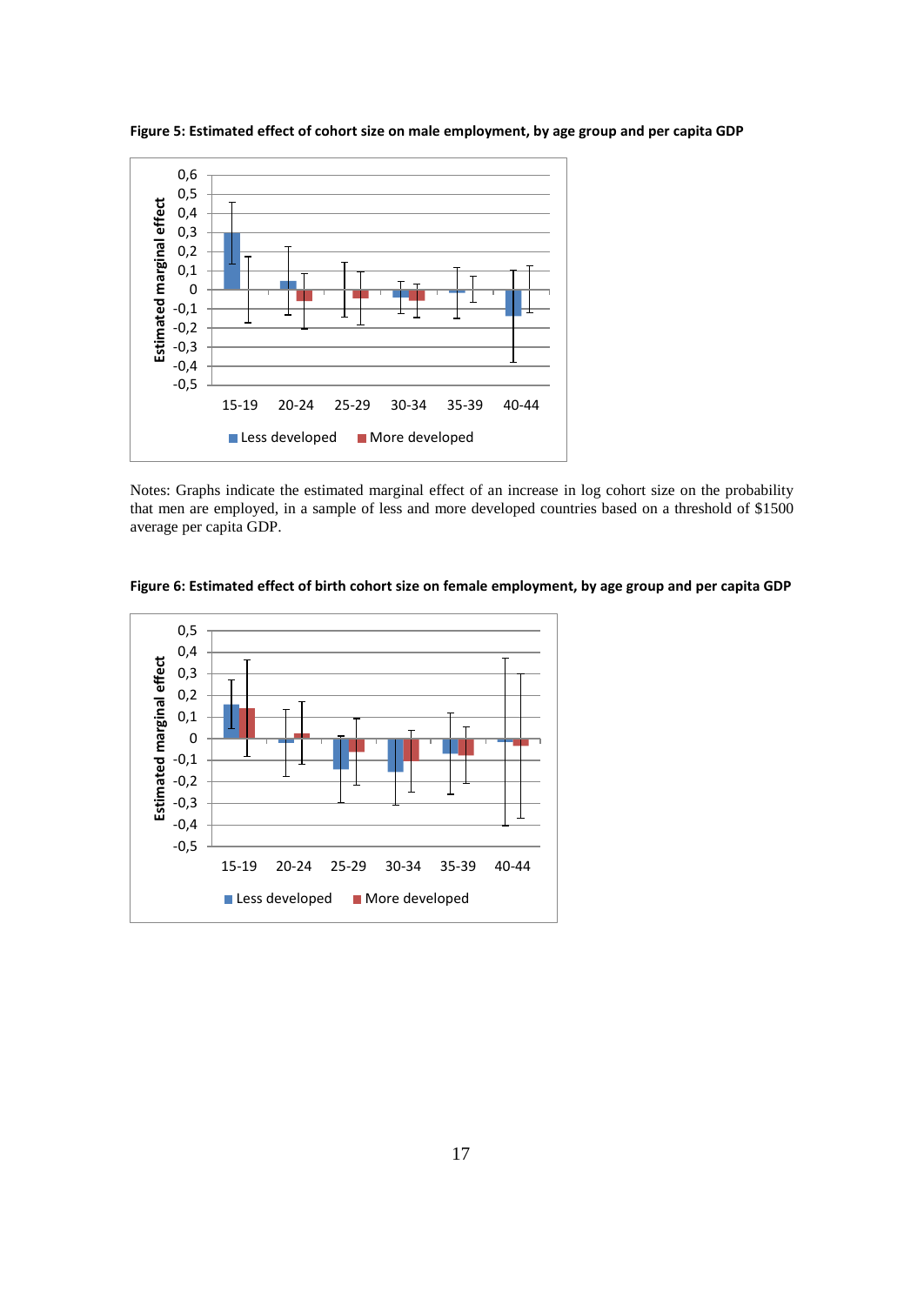

<span id="page-19-0"></span>**Figure 7: Estimated effect of cohort size on male unemployment rate, by age and per capita GDP** 

<span id="page-19-1"></span>**Figure 8: Estimated effect of cohort size on female unemployment rate, by age and per capita GDP**

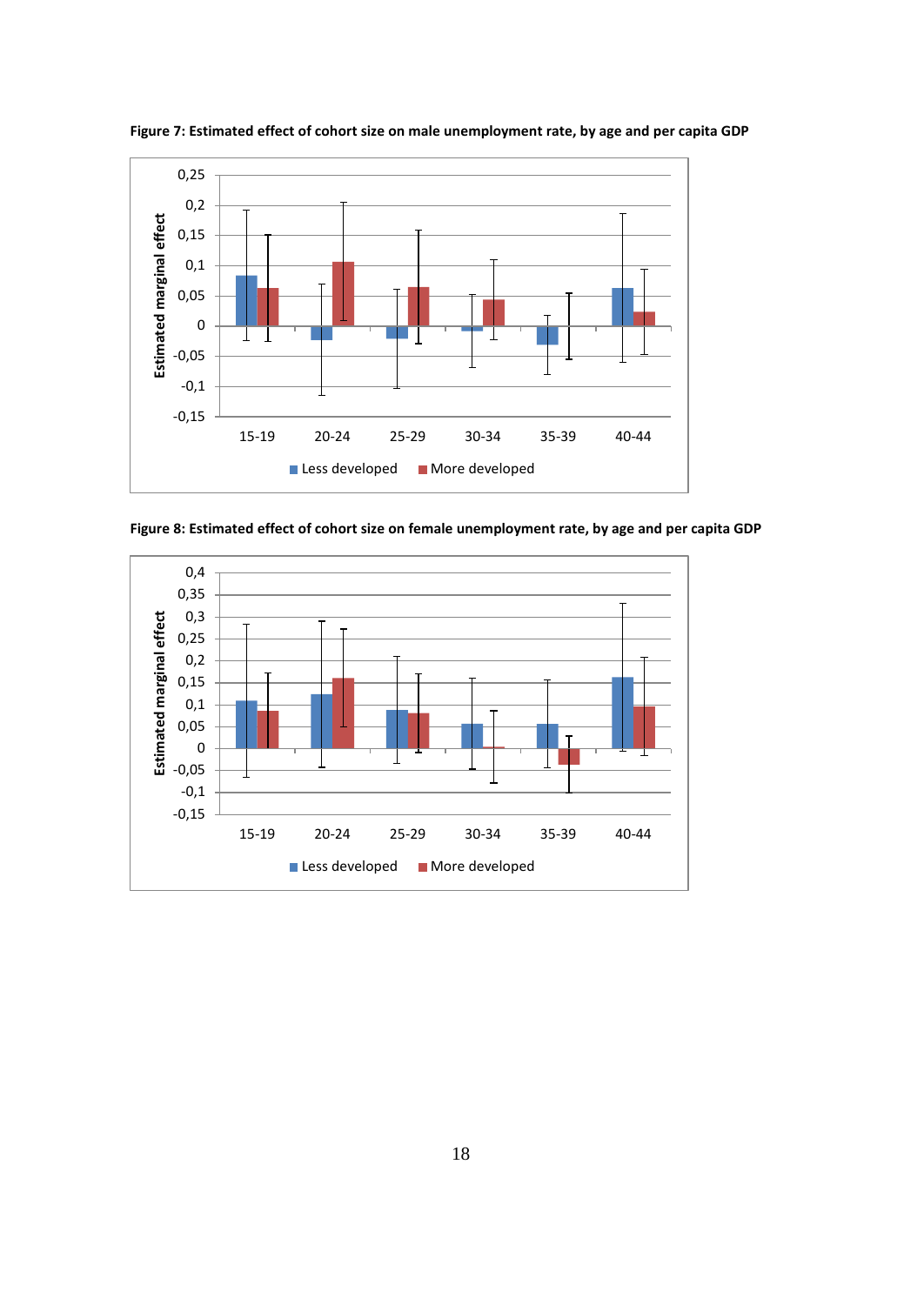### 4.2 Employment Status

**.** 

Primary activity, in general, is a coarse indicator of labor market development. This section therefore considers how cohort size is associated with the shift of workers out of less productive own-account and agricultural work into more productive off-farm and salaried jobs. [Table 3](#page-20-0) shows the estimated marginal effects of an increase in cohort size on birth on the share of workers in different employment statuses. Larger cohort sizes at birth are consistently associated with a reduction in the share of workers in wage employment. But only among 25 to 29 year olds and 40 to 44 year old men are the estimates sufficiently precise to be statistically significant. In these cases, a 10 percent decline in cohort size is associated with a 1.6 percentage point increase in wage employment. For 40 to 44 year olds, the estimated effect is substantially larger. The magnitude of the estimates for 40 to 44 year old appears to be an outlier, and may be exaggerated due to lack of data, although the direction is consistent with the other age brackets as well. $^{20}$  $^{20}$  $^{20}$ 

While the interpretation of these numbers is subjective, we consider a one to two percentage point difference to be moderate. For example, in our raw data, a one percentage point increase in the wage employment rate is associated on average with about a \$70, or 3.5 percent, one-off increase in a country's per capita GDP. Extrapolating that suggests that a 1.6 percentage point increase in wage employment would be correlated with about a 6 percent or \$110 increase in real per capita GDP, in terms of raw correlations. An alternative benchmark for comparison is the average gender gap for adults in the share of wage employment, which is about 5 percentage points. From that perspective as well, a 1.6 percentage point increase in wage employment is significant.

| Age Group | Wage-employed | Employer | Own-account | Unpaid   |
|-----------|---------------|----------|-------------|----------|
| $15-19$   | $-0.135$      | $-0.006$ | 0.051       | 0.09     |
|           | (0.111)       | (0.010)  | (0.085)     | (0.077)  |
| $20 - 24$ | $-0.087$      | $-0.018$ | 0.044       | 0.062    |
|           | (0.056)       | (0.019)  | (0.052)     | (0.044)  |
| $25-29$   | $-0.156**$    | $-0.003$ | $0.115*$    | 0.043    |
|           | (0.062)       | (0.026)  | (0.065)     | (0.035)  |
| $30 - 34$ | $-0.126*$     | 0.048    | 0.06        | 0.018    |
|           | (0.075)       | (0.029)  | (0.076)     | (0.060)  |
| 35-39     | $-0.182$      | 0.065    | 0.152       | $-0.035$ |
|           | (0.119)       | (0.101)  | (0.253)     | (0.226)  |
| $40 - 44$ | $-0.609**$    | 0.036    | $0.619*$    | $-0.047$ |
|           | (0.265)       | (0.159)  | (0.341)     | (0.162)  |

<span id="page-20-0"></span>**Table 3: Estimated effect of cohort size on employment status, by age group**

<span id="page-20-1"></span> $20$  For 40 to 44 year olds, there are fewer surveys available for which we can match cohort size at birth to labor market outcomes, compared to younger age groups.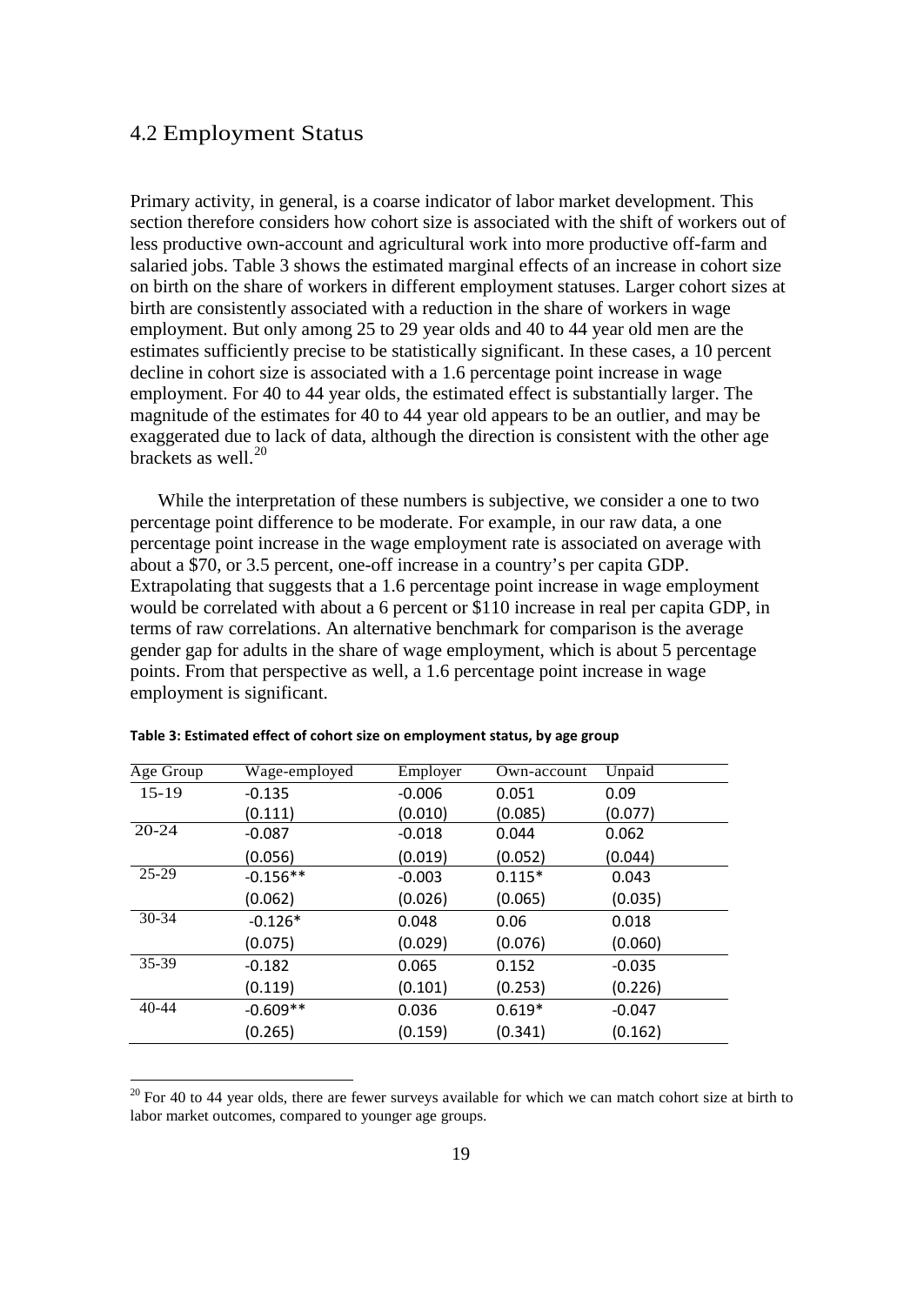

<span id="page-21-0"></span>**Figure 9: Estimated effects of cohort size on male wage employment**

<span id="page-21-1"></span>**Figure 10: Estimated effect of cohort size on female wage employment, by age and per capita GDP**



[Figures 5](#page-21-0) and [6](#page-21-1) show estimates broken out by gender and average per capita GDP category. The estimated correlations are generally stronger for low-income countries below the \$1500 threshold. Effects are similar in magnitude for men and women, although the male estimates are slightly more precise. At this level of disaggregation, only the estimates for men aged 25 to 29 and 30 to 44 are statistically significant.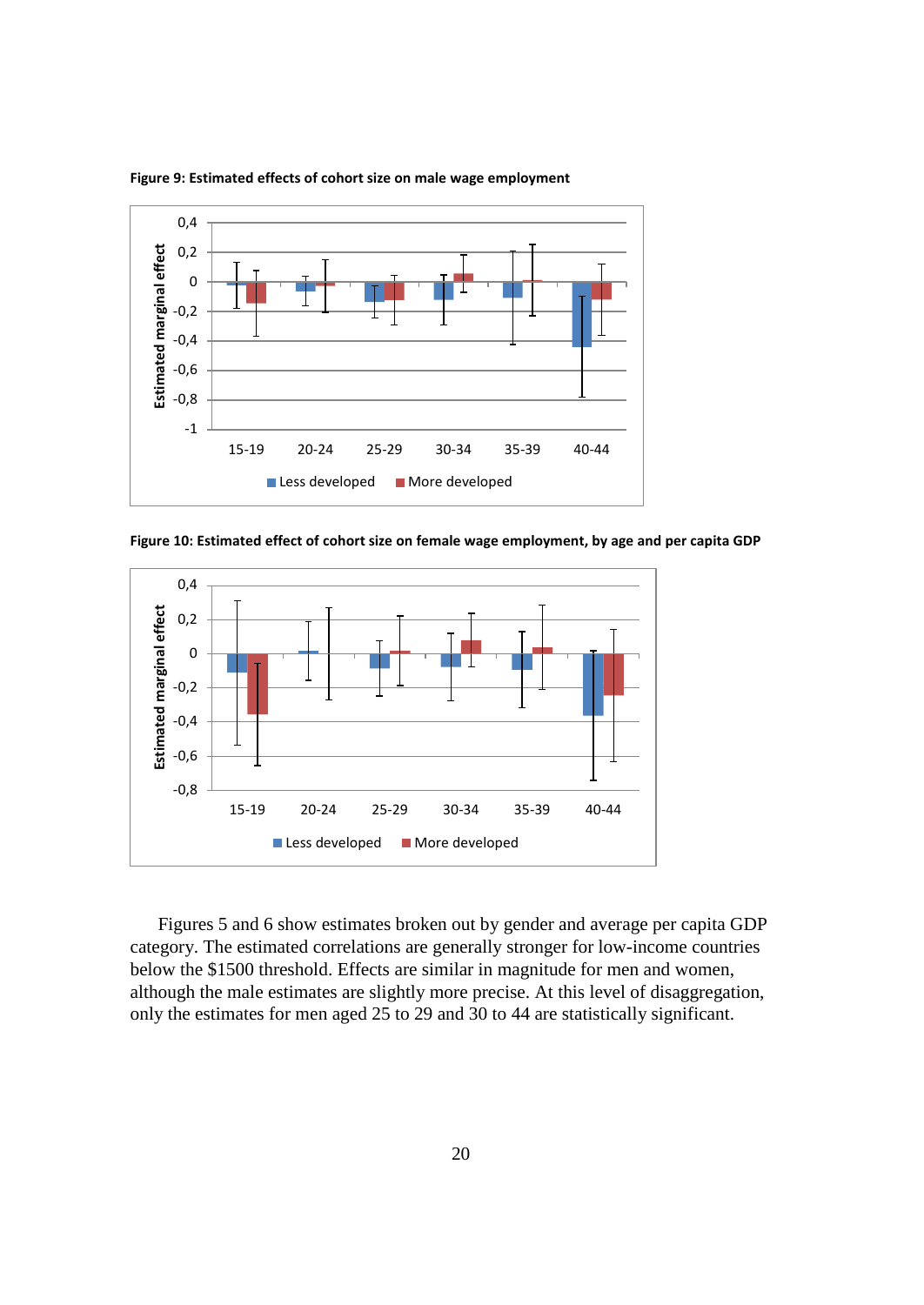### 4.3 Sector of Employment

While the last section reported a moderately strong but imprecisely estimated correlation between cohort size and wage employment for all age groups, this section considers sector of employment. Sector is divided into three categories: Agriculture, Industry, and Services. The main focus is on whether smaller cohorts facilitate the structural transformation of workers out of agriculture and into more productive sectors. The results in [Table 4](#page-22-0) suggest that positive cohort size may be associated with a shift of youth aged 15 to 19 from agriculture to services, but correlations for the other age groups are weak. [Figures 9](#page-23-0) and [10](#page-23-1) again show the breakouts by age group, income category, and gender. For youth aged 15 to 19, the estimated correlations are particularly strong in middle-income countries. In these countries, a reduction of cohort size of 10 percent is associated with a 6 percentage point decline in the share of youth engaging in agriculture, for both men and women. However, as in the aggregate results, the correlation between cohort size and the sector of employment for older adults is small and not statistically significant.

| Age Group | Agriculture | Industry | Services   |
|-----------|-------------|----------|------------|
| $15-19$   | 0.178       | 0.005    | $-0.183**$ |
|           | (0.124)     | (0.089)  | (0.091)    |
| $20 - 24$ | 0.016       | 0.111    | $-0.127$   |
|           | (0.098)     | (0.090)  | (0.107)    |
| $25 - 29$ | 0.041       | 0.106    | $-0.147$   |
|           | (0.086)     | (0.095)  | (0.107)    |
| $30 - 34$ | 0.001       | 0.07     | $-0.071$   |
|           | (0.147)     | (0.076)  | (0.110)    |
| 35-39     | $-0.059$    | 0.015    | 0.045      |
|           | (0.227)     | (0.076)  | (0.184)    |
| $40 - 44$ | 0.081       | $-0.054$ | $-0.027$   |
|           | (0.241)     | (0.064)  | (0.256)    |

#### <span id="page-22-0"></span>**Table 4: Estimated effect of cohort size on sector of employment, by age**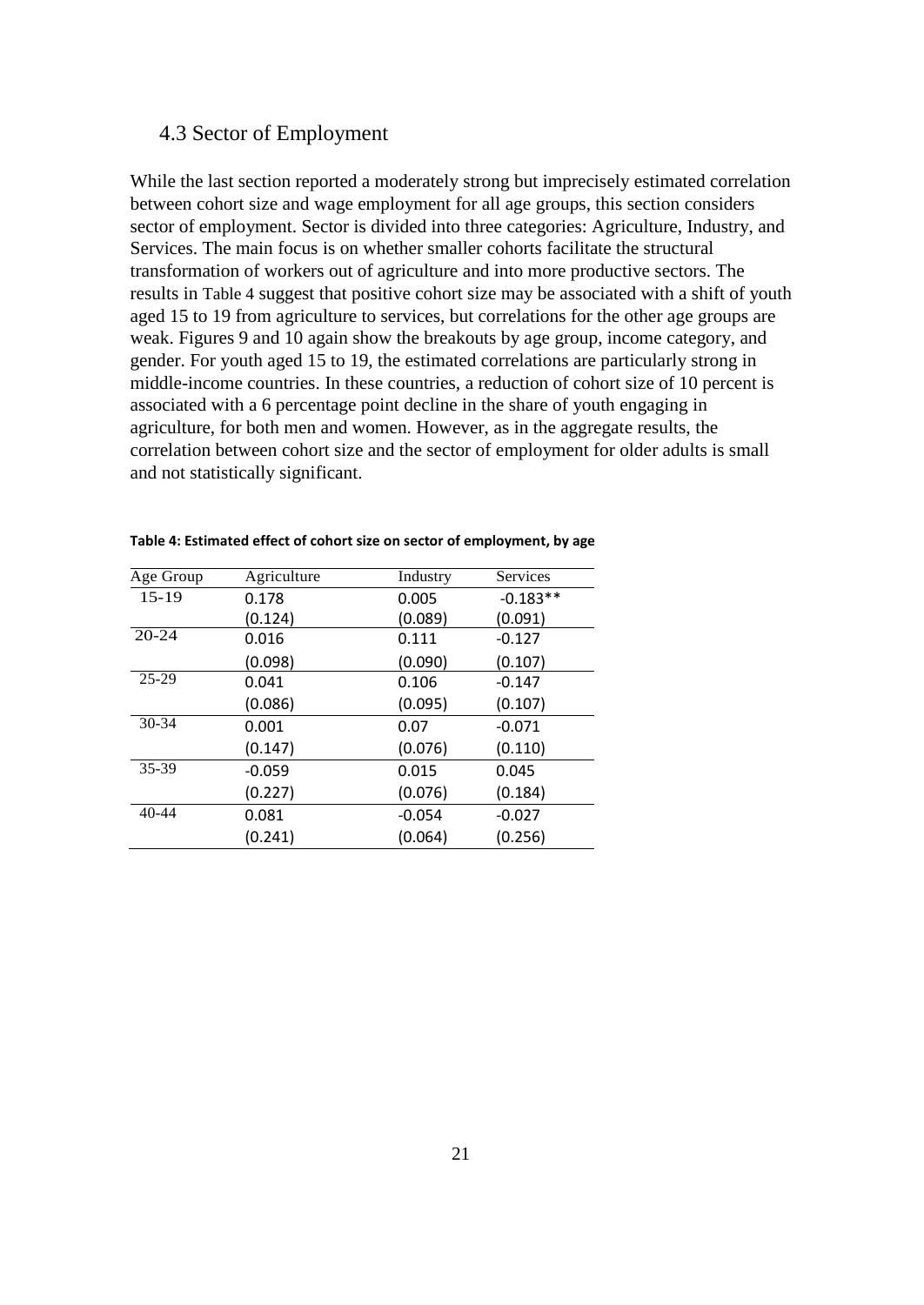

<span id="page-23-0"></span>**Figure 11: Estimated effect of cohort size on male agricultural employment, by age group and per capita GDP** 

<span id="page-23-1"></span>

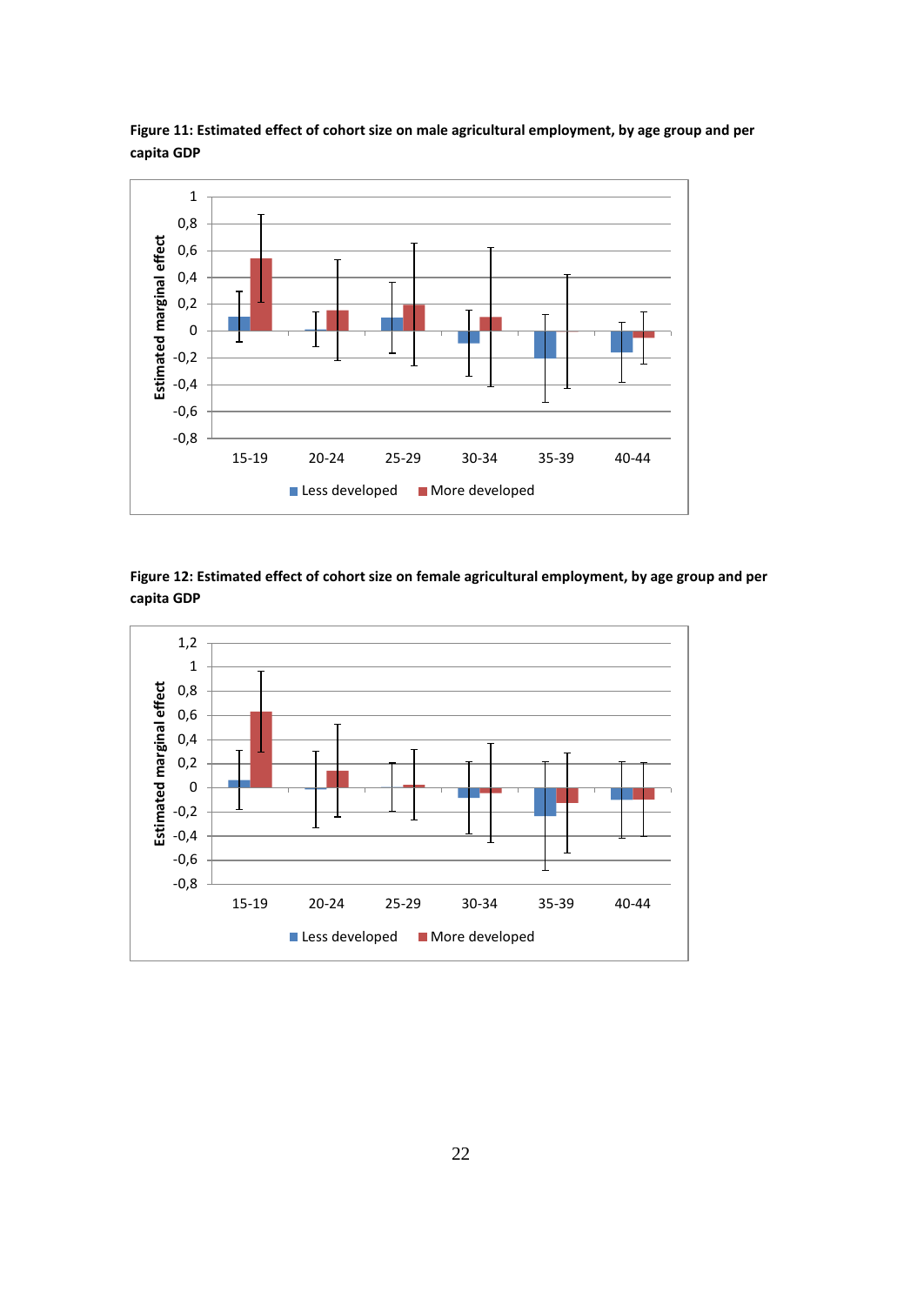### 4.4 Earnings of Wage Employees

Finally, we present estimates of the conditional correlations between cohort size and the average real wage of salaried employers. Since wages are not defined as a proportion, we use standard OLS regressions and include country fixed effects and dummy variables for each year. Both real monthly wages and cohort size are expressed in logs in order to estimate an elasticity. Nonetheless, the results can be difficult to interpret because in many countries, a small minority of workers is employed in salaried jobs.<sup>[21](#page-20-1)</sup> Therefore, changes in average wages can reflect changes in the composition of wage workers, in addition to changes in the wages of existing workers. [Figure 9](#page-24-0) shows the estimated elasticities. For youth, increased cohort sizes are associated with higher earnings, perhaps due to more educated workers youth entering the labor market. The results are statistically significant at the 10 percent level. For adults, the conditional correlation is negative, which is in line with an outward shift in the supply curve lowering equilibrium wages. In general, however, the estimates are too imprecise to draw firm conclusions on the association between cohort size and the earnings of wage workers. This may result from noise due to measurement error, which can present a formidable challenge to the analysis of self-reported earnings in developing countries.



<span id="page-24-0"></span>**Figure 13: Cohort size and the average earnings of wage workers** 

Notes : This table shows the correlation of cohort size with the earnings of wage workers. It is estimated based on equation 3.1. The dependent variable is the log wage of people for those people who earn wages. We control for country and year fixed effects as well as gender. Standard errors are given in parenthesis, ∗∗∗ indicates a 1%,∗∗ a 5% and <sup>∗</sup> a 10% significance level. Standard errors are clustered by country.

<sup>&</sup>lt;sup>21</sup> In an unweighted average of the cells in our sample, on average roughly 60 percent of workers are in salaried wage jobs.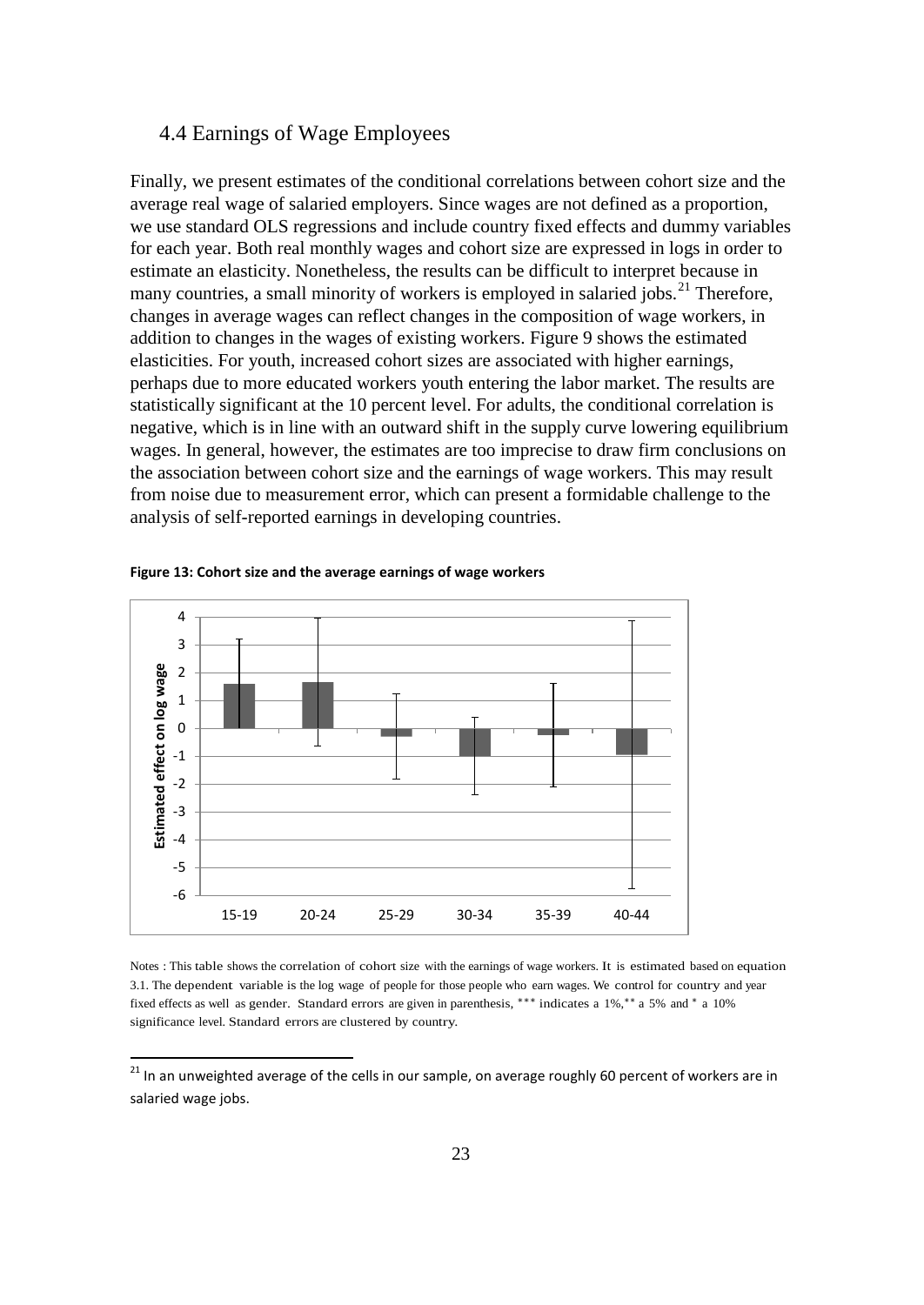### 5 Discussion and Conclusion

This paper examines the relationship between cohort size at birth and subsequent employment outcomes for youth and adults in developing countries, utilizing a unique collection of harmonized surveys covering much of the developing world. Although standard supply and demand theory would suggest that larger cohorts uniformly worsen employment outcomes throughout workers' careers, the empirical results are more subtle. In low-income cohorts, reduced cohort size is associated with lower employment rates, but this does not translate into higher rates of school attendance. For youth in middle-income countries, smaller cohorts are generally beneficial for employment outcomes. In particular, youth aged 15 to 19 that were born into smaller cohorts, if they choose to work, are less likely to work in agricultural employment and young women are more likely to work as wage employees. Smaller cohorts in these countries also tend to have lower unemployment rates between age 20 and 24. The magnitude of these effects can be substantial, as a 10 percent reduction in cohort size is associated with a 1 to 1.5 percentage point reduction in the unemployment rate.

Although smaller cohorts appear to benefit those youth that choose to work in middle-income countries, there is far weaker evidence of an effect for adults, in either low or middle-income countries. Adults in smaller cohorts are moderately more likely to work as wage employees, but the estimates are only statistically significant for two of the five adult age groups. Furthermore, it is difficult to discern any effects of cohort size on adults' primary activity, sector of employment, or earnings of wage employees.

Overall, we conclude from these results that reductions in cohort size are associated with moderate improvements in employment outcomes for youth in middle-income countries. They are far from a magic bullet, though, and there is little evidence that the advantages smaller cohorts confer on working youth translate into more productive jobs throughout their career. Without efforts to improve other determinants of worker productivity, such as the quality of human capital, physical infrastructure, and protection for property rights, decreases in the quantity of workers by itself appears to have little discernible relationship with improvements in the quality of jobs for adults in developing countries.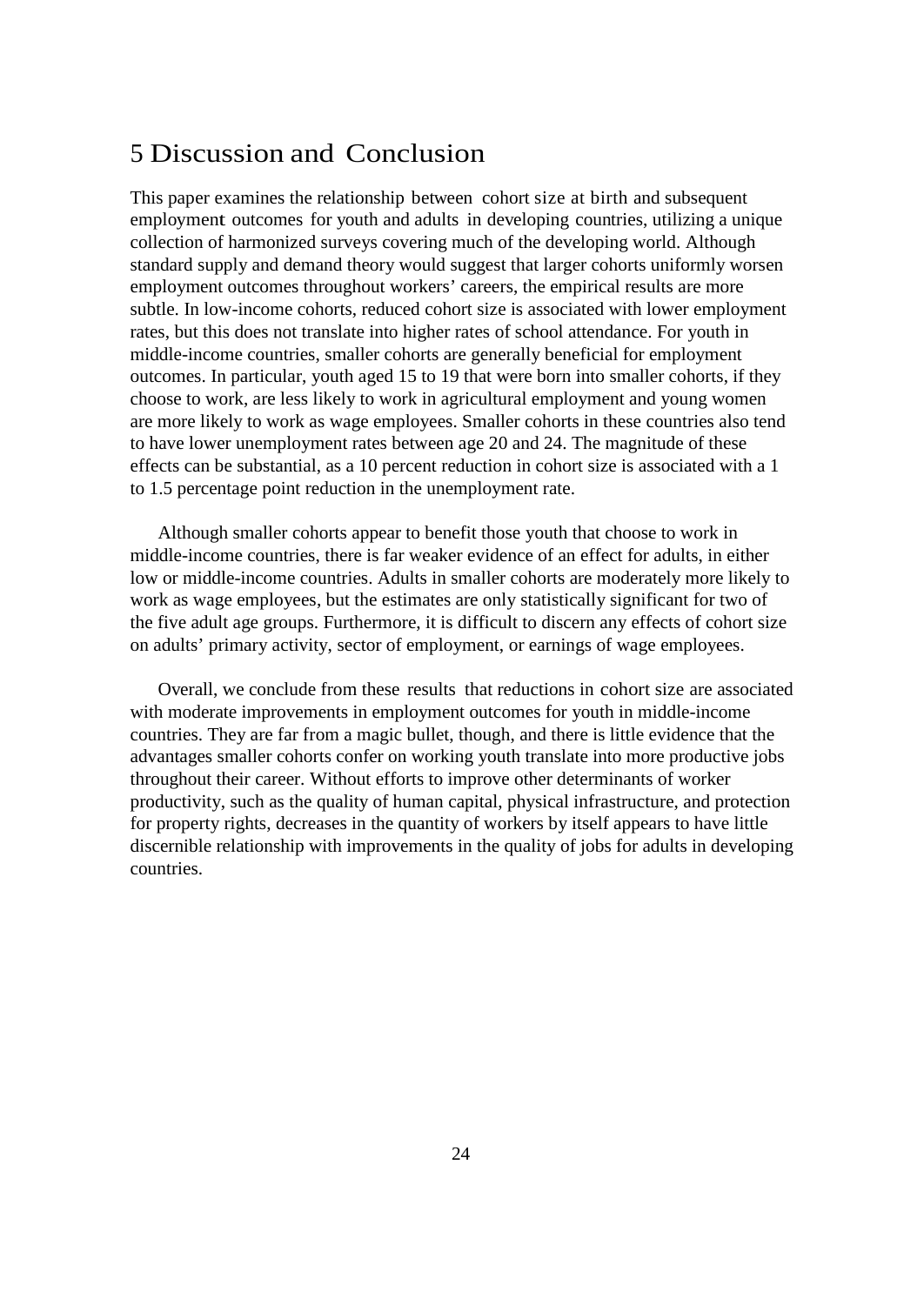### References

Bloom, D. E., D. Canning, and J. Sevilla (2003): The Demographic Dividend: A New Perspective on the Economic Consequences of Population Change, vol. 5. Rand Corporation.

Brunello, G. (2010): "The Effects of Cohort Size on European Earnings," Journal of Population Economics, 23(1), 273–290.

- Buis, M. L., N. Cox, S. P. Jenkins, 2006."DIRIFIT: Stata module to fit a Dirichlet distribution," Statistical Software Components S456725, Boston College Department of Economics, revised 19 Apr 2010.
- Caroleo, F. E., and F. Pastore (2003): "Youth Participation in the Labour Market in Germany, Spain and Sweden," in Youth Unemployment and Social Exclusion in Europe, pp. 109–133. The Policy Press.
- Chi, W., R. B. Freeman, and H. Li (2012): "Adjusting to Really Big Changes: The Labor Market in China, 1989-2009," Working Paper 17721, National Bureau of Economic Research.
- Coenjaerts, C., C. Ernst, M. Fortuny, D. Rei, and M. Pilgrim (2009): "Youth Employment," in Promoting Pro-Poor Growth: Employment. DAC Network on Poverty Reduction.
- DeFreitas, G. (2008): Young Workers in the Global Economy: Job Chal- lenges in North America, Europe and Japan. Edward Elgar Pub.
- Gindling, T. H., and D. Newhouse (2014): "Self-Employment in the De- veloping World," World Development, vol 56 no.
- Goldin, C. (1994): The U-shaped female labor force function in economic development and economic history. No. w4707. National Bureau of Economic Research.
- Kahn, L. B. (2010): "The long-term Labor Market Consequences of Gradu- ating from College in a Bad Economy," Labour Economics, 17(2), 303–316.
- Korenman, S., and D. Neumark (2000): "Cohort Crowding and Youth Labor Markets (A Cross-National Analysis)," in Youth Employment and Joblessness in Advanced Countries, pp. 57–106. National Bureau of Eco- nomic Research, Inc.
- Liu, K., K. G. Salvanes, and E. Sorensen (2012): "Good Skills in Bad Times: Cyclical Skill Mismatch and the Long-Term Effects of Graduating in a Recession," IZA Discussion Papers 6820, Institute for the Study of Labor (IZA).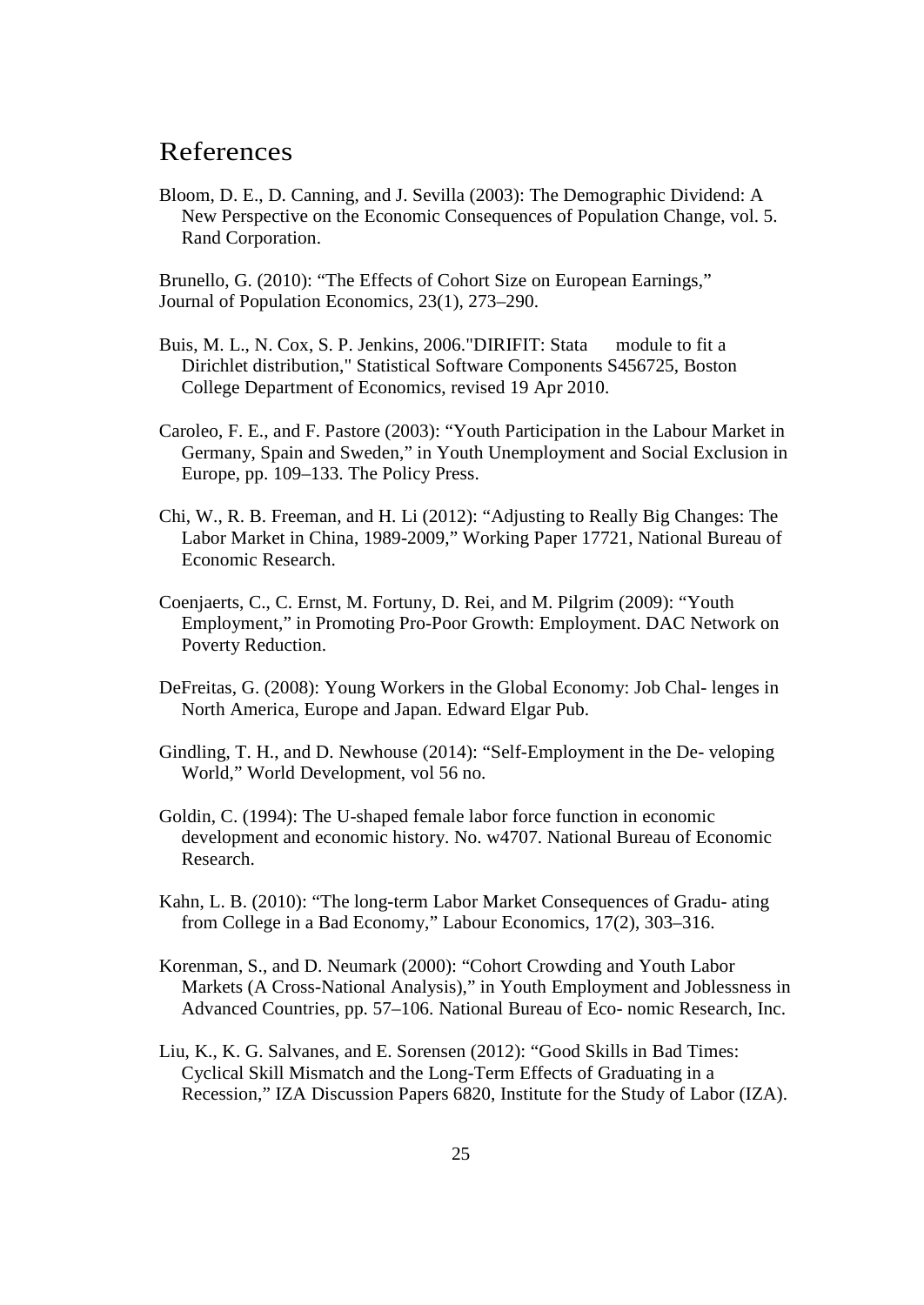Montenegro, C., and M. Hirn (2009): "A New Disaggregated Set of Labor Market Indicators Using Standardized Household Surveys from Around the World," World Development Report 2009 Background Paper, The World Bank.

Morin, L.-P. (2011): "Cohort Size and Youth Earnings: Evidence from a Quasi-Experiment," CLSRN Working Papers, UBC Department of Eco- nomics.

O'Higgins, S. N. (2001): Youth Unemployment and Employment Policy: a Global Perspective. International Labour Organization.

 (2004): "Recent Trends in Youth Labor Markets and Youth Employment Policy in Europe and Central Asia," CELPE Discussion Paper, Centre of Labour Economics and Economic Policy, University of Salerno.

 (2012): "This Time It's Different: Youth Labour Markets during "The Great Recession"," Comparative Economic Studies, 54(2), 395–412.

Oreopoulos, P., T. von Wachter, and A. Heisz (2012): "The Short- and Long-Term Career Effects of Graduating in a Recession," American Economic Journal: Applied Economics, 4(1), 1–29.

Perugini, C., and M. Signorelli (2010): "Youth Labour Market Perfor- mance in European Regions," Economic Change and Restructuring, 43(2), 151–185.

Rodriguez-Palenzuela, D., and J. F. Jimeno-Serrano (2002): "Youth Unemployment in the OECD: Demographic Shifts; Labour Mar- ket Institutions, and Macroeconomic Shocks," Working Paper Series 155, European Central Bank.

Shimer, R. (2001): "The Impact of Young Workers on the Aggregate Labor Market," The Quarterly Journal of Economics, 116(3), 969–1007.

Welch, F. (1979): "Effects of cohort size on earnings: the baby boom babies' financial bust," The Journal of Political Economy, pp. S65–S97.

World Bank (2009): "Youth and Employment in Africa. The Potential, the Problem, the Promise," Discussion paper, The World Bank.

Wright, R. E. (1991): "Cohort Size and Earnings in Great Britain," Jour- nal of Population Economics, 4(4), 295–305.

Young, A. (1995): "The Tyranny of Numbers: Confronting the Statistical Realities of the East Asian Growth Experience," The Quarterly Journal of Economics, 110(3), 641–8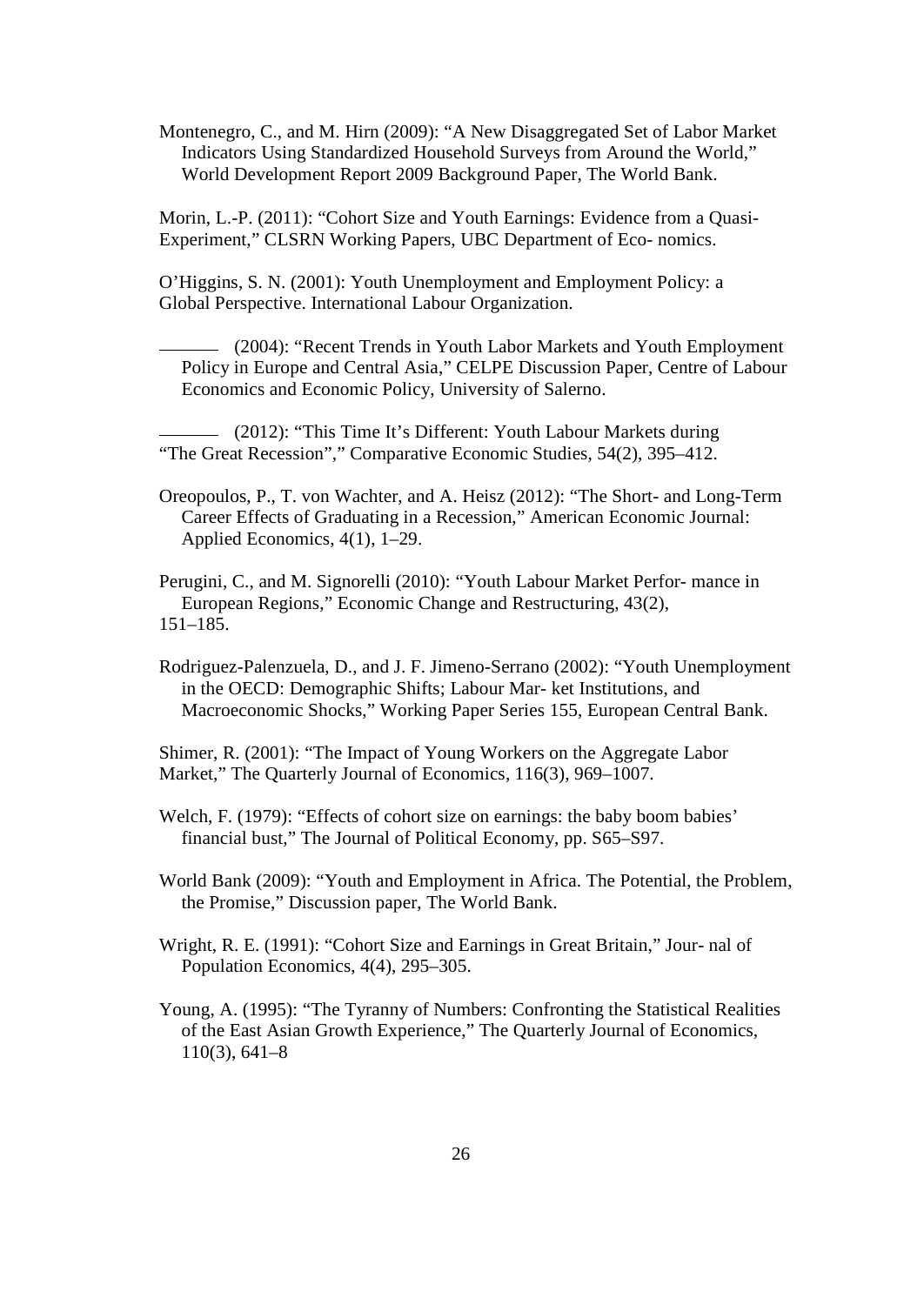# Appendix

| <b>Country Name</b> | <b>Survey Years</b>                                     | <b>Income Group</b> | <b>Region</b>              |
|---------------------|---------------------------------------------------------|---------------------|----------------------------|
| Albania             | 1996, 2002, 2005                                        | Upper Middle Income | Europe & Central Asia      |
| Azerbaijan          | 1995, 2002                                              | Upper Middle Income | Europe & Central Asia      |
| Bangladesh          | 1991, 2000, 2005, 2010                                  | Low Income          | South Asia                 |
| <b>Belarus</b>      | 1998, 2002, 2005                                        | Upper Middle Income | Europe & Central Asia      |
| Belize              | 1993, 1994, 1996 - 1999                                 | Lower Middle Income | Latin America & Caribbean  |
| <b>Bolivia</b>      | 1997, 1999, 2000, 2003, 2005 - 2008                     | Lower Middle Income | Latin America & Caribbean  |
| <b>Brazil</b>       | 1990, 1992, 1993, 1995-1999, 2001-<br>2009              | Upper Middle Income | Latin America & Caribbean  |
| <b>Bulgaria</b>     | 1995, 2001, 2003, 2007, 2008                            | Upper Middle Income | Europe & Central Asia      |
| <b>Burkina Faso</b> | 1994, 2003                                              | Low Income          | Sub-Saharan Africa         |
| Cambodia            | 1997, 2001, 2007, 2008, 2009                            | Low Income          | East Asia & Pacific        |
| Cameroon            | 1996, 2001, 2007                                        | Lower Middle Income | Sub-Saharan Africa         |
| Cape Verde          | 2000, 2007                                              | Lower Middle Income | Sub-Saharan Africa         |
| Chile               | 1990, 1992, 1994, 1996, 1998,<br>2000, 2003, 2006, 2009 | Upper Middle Income | Latin America & Caribbean  |
| Colombia            | 2001 - 2010                                             | Upper Middle Income | Latin America & Caribbean  |
| Costa Rica          | 1990 - 2009                                             | Upper Middle Income | Latin America & Caribbean  |
| Cote d'Ivoire       | 1995, 2002                                              | Lower Middle Income | Latin America & Caribbean  |
| Djibouti            | 1996, 2002                                              | Lower Middle Income | Middle East & North Africa |
| Dominican           | 1996, 1997, 2000, 2010                                  | Upper Middle Income | Latin America & Caribbean  |
| Ecuador             | 1994, 1995, 1998, 1999, 2000,<br>2003 - 2010            | Lower Middle Income | Latin America & Caribbean  |
| Egypt, Arab Rep.    | 1998, 2005, 2006                                        | Lower Middle Income | Middle East & North Africa |
| El Salvador         | 1991, 1995, 1996, 1998 -- - 2009                        | Lower Middle Income | Latin America & Caribbean  |
| Ethiopia            | 1995, 1999, 2000, 2004, 2005                            | Low Income          | Sub-Saharan Africa         |
| Fiji                | 1996, 2008                                              | Upper Middle Income | East Asia & Pacific        |
| Georgia             | 1998, 2005, 2010                                        | Lower Middle Income | Europe & Central Asia      |
| Ghana               | 1991, 1998, 2005                                        | Low Income          | Sub-Saharan Africa         |
| Guatemala           | 2000, 2002, 2003, 2004, 2006                            | Lower Middle Income | Latin America & Caribbean  |
| Honduras            | 1991, 2009                                              | Lower Middle Income | Latin America & Caribbean  |
| India               | 1993, 1999, 2004, 2007, 2009                            | Lower Middle Income | South Asia                 |
| Indonesia           | 1993, 1995, 1996, 1997, 1999,<br>2000 - 2010            | Lower Middle Income | East Asia & Pacific        |
| Jamaica             | 1996, 1999, 2001, 2002                                  | Upper Middle Income | Latin America & Caribbean  |
| Kazakhstan          | 1996, 2002, 2003                                        | Upper Middle Income | Europe & Central Asia      |
| Kenya               | 1997, 2005                                              | Low Income          | Sub-Saharan Africa         |
| Kyrgyz Republic     | 1997, 2002                                              | Low Income          | Europe & Central Asia      |
| Lao PDR             | 1997, 2002, 2008                                        | Low Income          | East Asia & Pacific        |
| Lithuania           | 2000, 2004, 2005, 2006, 2007,<br>2008                   | Upper Middle Income | Europe & Central Asia      |
| Macedonia, FYR      | 2000, 2003, 2004, 2005                                  | Upper Middle Income | Europe & Central Asia      |

### **Table 5: Sample of countries and years available in International Income Distribution Database**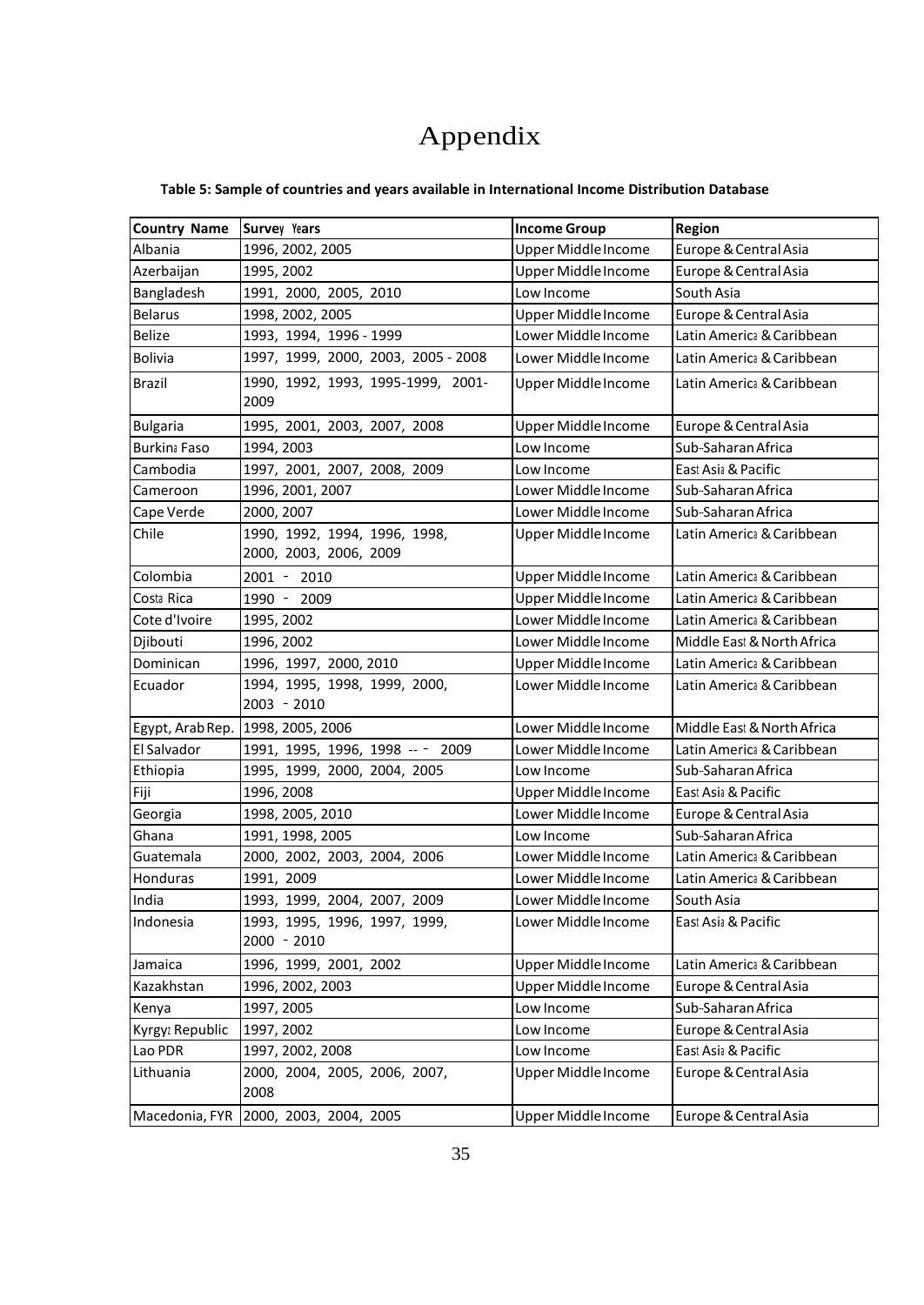| <b>Country Name</b> | Survey Years                                                   | <b>Income Group</b> | Regionname                 |
|---------------------|----------------------------------------------------------------|---------------------|----------------------------|
| Madagascar          | 1993, 2001                                                     | Low Income          | Sub-Saharan Africa         |
| Malawi              | 1997, 2005                                                     | Low Income          | Sub-Saharan Africa         |
| Maldives            | 1998, 2004                                                     | Lower Middle Income | South Asia                 |
| Mali                | 1994, 2003                                                     | Low Income          | Sub-Saharan Africa         |
| Mauritania          | 2000, 2008                                                     | Low Income          | Sub-Saharan Africa         |
| Mauritius           | 1999, 2001 - 2008                                              | Upper Middle Income | Sub-Saharan Africa         |
| Mexico              | 1992, 1994, 1996, 1998, 2000,<br>2002, 2004 - 2006, 2008, 2010 | Upper Middle Income | Latin America & Caribbean  |
| Moldova             | 1998, 2002, 2005                                               | Lower Middle Income | Europe & Central Asia      |
| Mongolia            | 2002, 2008, 2009                                               | Lower Middle Income | East Asia & Pacific        |
| Morocco             | 1991, 1998                                                     | Lower Middle Income | Middle East & North Africa |
| Mozambique          | 1996, 2003, 2008                                               | Low Income          | Sub-Saharan Africa         |
| Nepal               | 1995, 2003, 2008, 2010                                         | Low Income          | South Asia                 |
| Nicaragua           | 1993, 1998, 2001, 2005                                         | Lower Middle Income | Latin America & Caribbean  |
| Niger               | 1995, 2002                                                     | Low Income          | Sub-Saharan Africa         |
| Nigeria             | 1993, 2003                                                     | Lower Middle Income | Sub-Saharan Africa         |
| Pakistan            | 1992, 1999, 2001, 2004, 2005,<br>2007, 2008                    | Lower Middle Income | South Asia                 |
| Panama              | 1991, 1995, 1997, 1998, 2001 -<br>2006, 2009, 2010             | Upper Middle Income | Latin America & Caribbean  |
| Paraguay            | 1990, 1995, 1997, 1999, 2001 - 2010 Lower Middle Income        |                     | Latin America & Caribbean  |
| Peru                | 1997 - 2010                                                    | Upper Middle Income | Latin America & Caribbean  |
| Philippines         | 1997 - 2002, 2004 - 2010                                       | Lower Middle Income | East Asia & Pacific        |
| Romania             | 1994, 2002, 2006, 2007, 2008                                   | Upper Middle Income | Europe & Central Asia      |
| Rwanda              | 1997, 2005                                                     | Low Income          | Sub-Saharan Africa         |
| Senegal             | 1995, 2001, 2005                                               | Lower Middle Income | Sub-Saharan Africa         |
| South Africa        | 1995, 2000, 2001, 2003 - 2007                                  | Upper Middle Income | Sub-Saharan Africa         |
| Sri Lanka           | 1995, 2000, 2002, 2004, 2006, 2008                             | Lower Middle Income | South Asia                 |
| Tajikistan          | 1999, 2003                                                     | Low Income          | Europe & Central Asia      |
| Tanzania            | 1991, 1993, 2000, 2001, 2006,<br>2007, 2009                    | Low Income          | Sub-Saharan Africa         |
| Thailand            | 1990, 1994, 2000, 2002, 2006, 2009 Lower Middle Income         |                     | East Asia & Pacific        |
| Timor-Leste         | 2001, 2007, 2010                                               | Lower Middle Income | East Asia & Pacific        |
| Togo                | 2001, 2006                                                     | Low Income          | Sub-Saharan Africa         |
| Tunisia             | 1997, 2000, 2001                                               | Lower Middle Income | Middle East & North Africa |
| Turkey              | $2000 - 2010$                                                  | Upper Middle Income | Europe & Central Asia      |
| Uganda              | 1992, 2002, 2005                                               | Low Income          | Sub-Saharan Africa         |
| Ukraine             | 1999, 2000, 2001, 2002, 2003, 2005                             | Lower Middle Income | Europe & Central Asia      |
| Uruguay             | 2006, 2007, 2008, 2009, 2010                                   | Upper Middle Income | Latin America & Caribbean  |
| Venezuela, RB       | 1992, 1995, 1998 - 2003                                        | Upper Middle Income | Latin America & Caribbean  |
| Vietnam             | 1993, 1998, 2006, 2008                                         | Lower Middle Income | East Asia & Pacific        |
| Yemen, Rep.         | 1998, 2005                                                     | Lower Middle Income | Middle East & North Africa |
| Zambia              | 1998, 2002, 2003                                               | Low Income          | Sub-Saharan Africa         |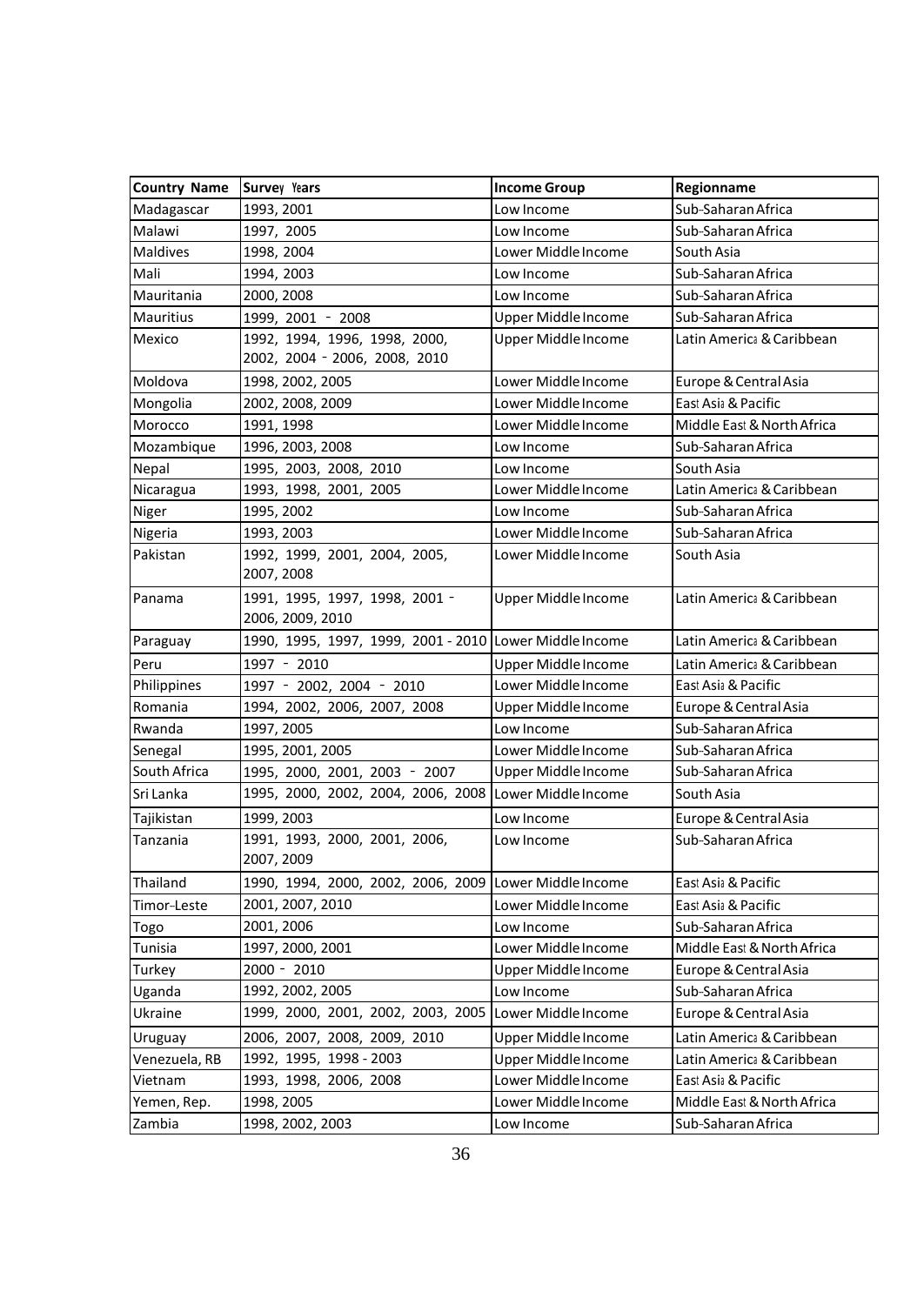

Figure 10: The Figures depict the labor status and the share of students among youth  $(15-24)$  by region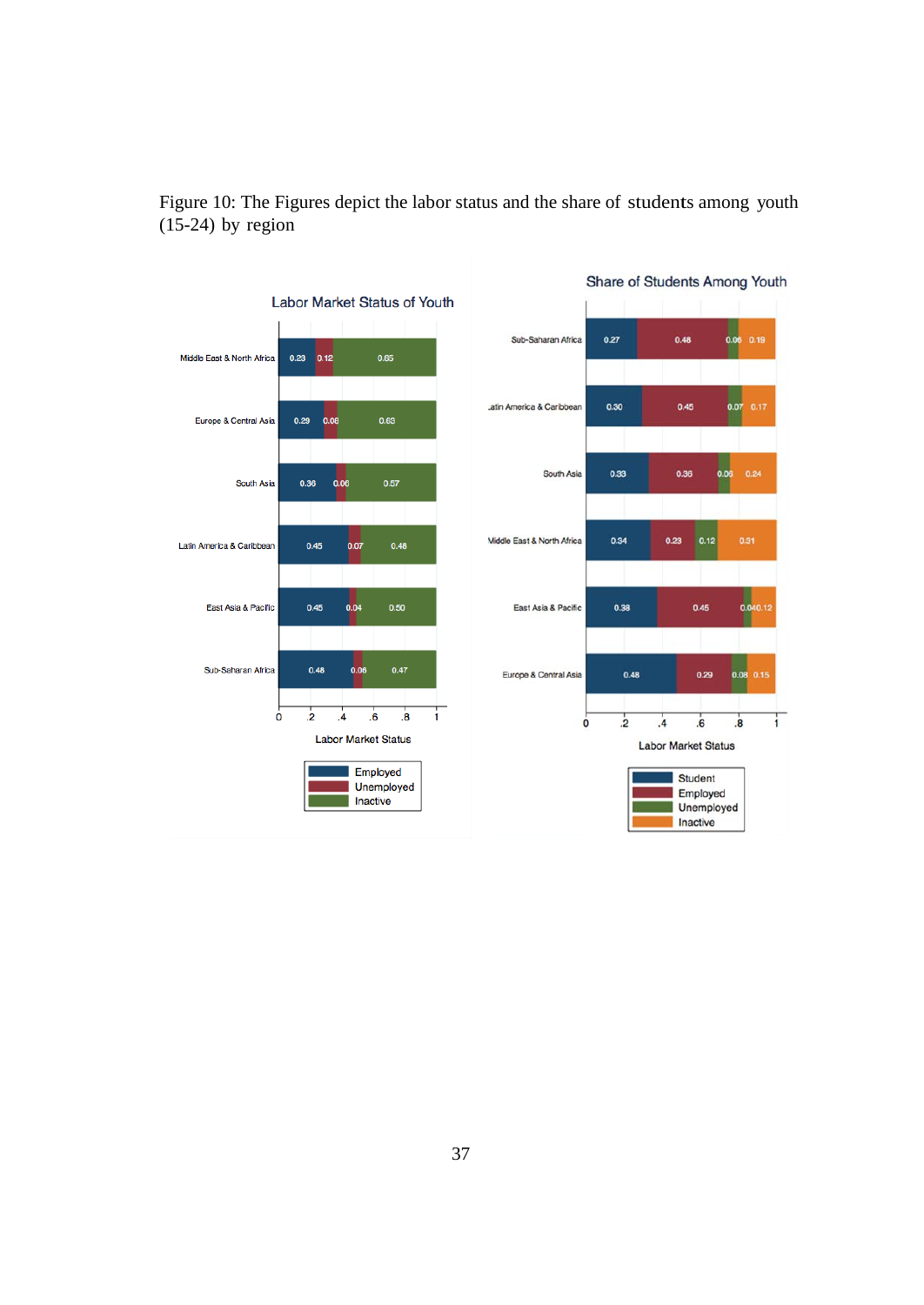

### Figure 11: The Figures show the employment status and sector where youth (15-24) work by region